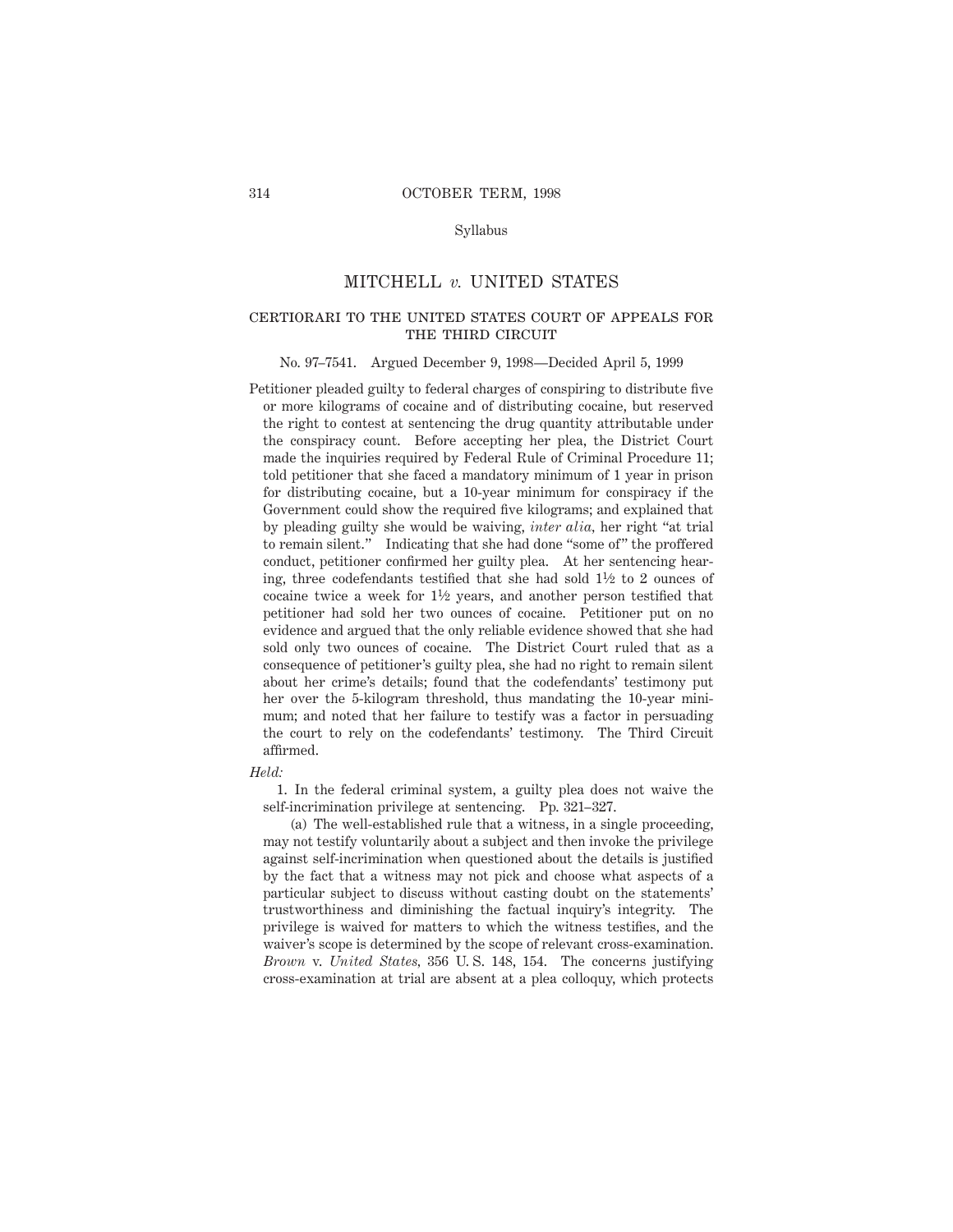#### Syllabus

the defendant from an unintelligent or involuntary plea. There is no convincing reason why the narrow inquiry at this stage should entail an extensive waiver of the privilege. A defendant who takes the stand cannot reasonably claim immunity on the matter he has himself put in dispute, but the defendant who pleads guilty takes matters out of dispute, leaving little danger that the court will be misled by selective disclosure. Here, petitioner's "some of" statement did not pose a threat to the factfinding proceeding's integrity, for the purpose of the District Court's inquiry was simply to ensure that she understood the charges and there was a factual basis for the Government's case. Nor does Rule 11 contemplate a broad waiver. Its purpose is to inform the defendant of what she loses by forgoing a trial, not to elicit a waiver of privileges that exist beyond the trial's confines. Treating a guilty plea as a waiver of the privilege would be a grave encroachment on defendants' rights. It would allow prosecutors to indict without specifying a drug quantity, obtain a guilty plea, and then put the defendant on the stand at sentencing to fill in the quantity. To enlist a defendant as an instrument of his or her own condemnation would undermine the long tradition and vital principle that criminal proceedings rely on accusations proved by the Government, not on inquisitions conducted to enhance its own prosecutorial power. *Rogers* v. *Richmond,* 365 U. S. 534, 541. Pp. 321–325.

(b) Where a sentence has yet to be imposed, this Court has already rejected the proposition that incrimination is complete once guilt has been adjudicated. See *Estelle* v. *Smith,* 451 U. S. 454, 462. That proposition applies only to cases in which the sentence has been fixed and the judgment of conviction has become final. See, *e. g., Reina* v. *United States,* 364 U. S. 507, 513. Before sentencing a defendant may have a legitimate fear of adverse consequences from further testimony, and any effort to compel that testimony at sentencing "clearly would contravene the Fifth Amendment," *Estelle, supra,* at 463. *Estelle* was a capital case, but there is no reason not to apply its principle to noncapital sentencing hearings. The Fifth Amendment prevents a person from being compelled in any criminal case to be a witness against himself. To maintain that sentencing proceedings are not part of "any criminal case" is contrary to the Federal Rules of Criminal Procedure and to common sense. Pp. 325–327.

2. A sentencing court may not draw an adverse inference from a defendant's silence in determining facts relating to the circumstances and details of the crime. The normal rule in a criminal case permits no negative inference from a defendant's failure to testify. See *Griffin* v. *California,* 380 U. S. 609, 614. A sentencing hearing is part of the criminal case, and the concerns mandating the rule against negative inferences at trial apply with equal force at sentencing. This holding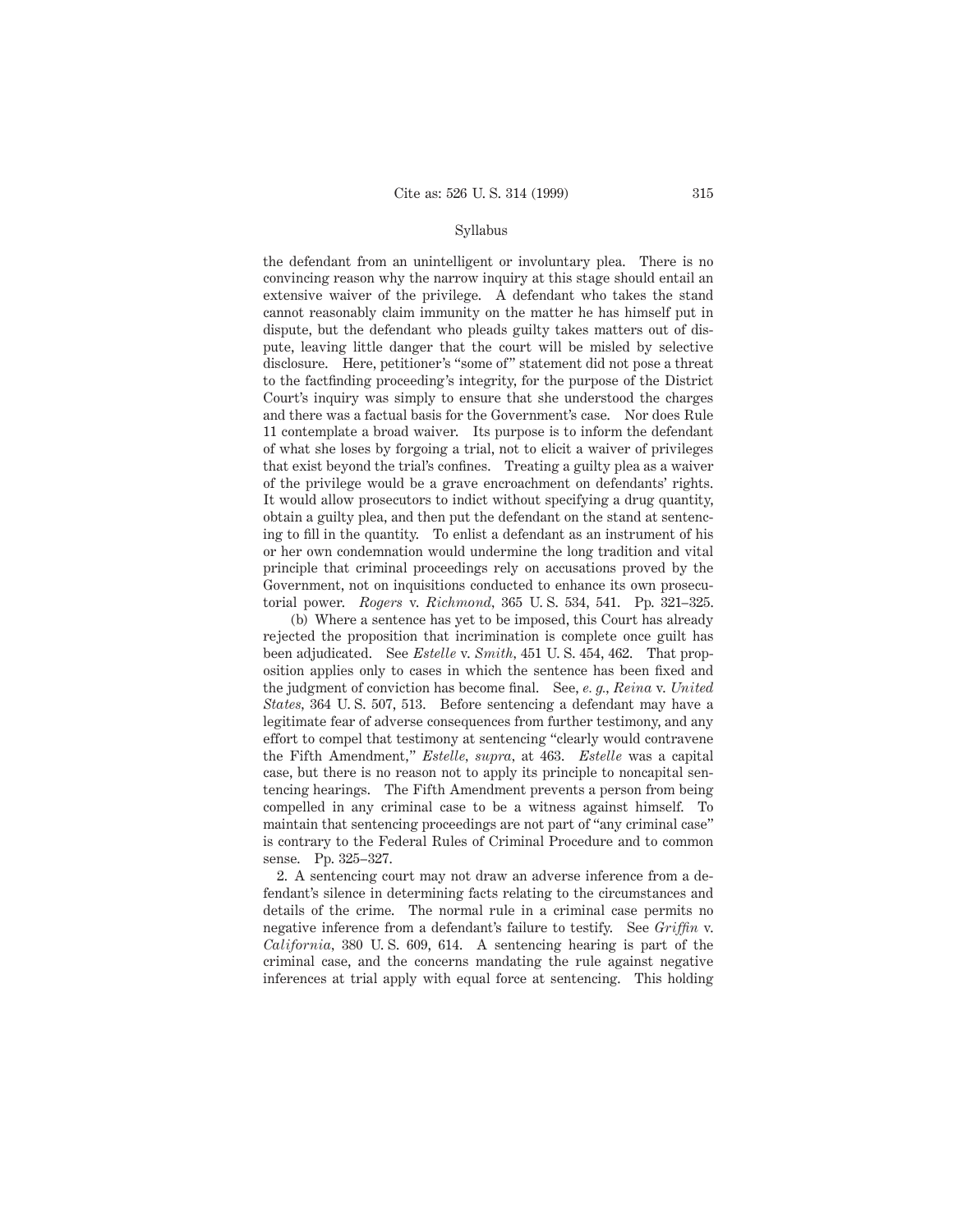is a product not only of *Griffin* but also of *Estelle*'s conclusion that there is no basis for distinguishing between a criminal case's guilt and sentencing phases so far as the protection of the Fifth Amendment privilege is concerned. There is little doubt that the rule against adverse inferences has become an essential feature of the Nation's legal tradition, teaching that the Government must prove its allegations while respecting the defendant's individual rights. The Court expresses no opinion on the questions whether silence bears upon the determination of lack of remorse, or upon acceptance of responsibility for the offense for purposes of a downward adjustment under the United States Sentencing Guidelines. Pp. 327–330.

122 F. 3d 185, reversed and remanded.

KENNEDY, J., delivered the opinion of the Court, in which STEVENS, Souter, Ginsburg, and Breyer, JJ., joined. Scalia, J., filed a dissenting opinion, in which REHNQUIST, C. J., and O'CONNOR and THOMAS, JJ., joined, *post,* p. 331. Thomas, J., filed a dissenting opinion, *post,* p. 341.

*Steven A. Morley,* by appointment of the Court, 525 U. S. 806, argued the cause for petitioner. With him on the briefs was *Jeffrey T. Green.*

*Deputy Solicitor General Dreeben* argued the cause for the United States. With him on the brief were *Solicitor General Waxman, Assistant Attorney General Robinson, Barbara McDowell,* and *Joel M. Gershowitz.*\*

JUSTICE KENNEDY delivered the opinion of the Court.

Two questions relating to a criminal defendant's Fifth Amendment privilege against self-incrimination are presented to us. The first is whether, in the federal criminal system, a guilty plea waives the privilege in the sentencing phase of the case, either as a result of the colloquy preceding the plea or by operation of law when the plea is entered. We hold the plea is not a waiver of the privilege at sentencing. The second question is whether, in determining facts

<sup>\*</sup>*Peter Goldberger, Lisa Bondareff Kemler,* and *Kyle O'Dowd* filed a brief for the National Association of Criminal Defense Lawyers et al. as *amici curiae* urging reversal.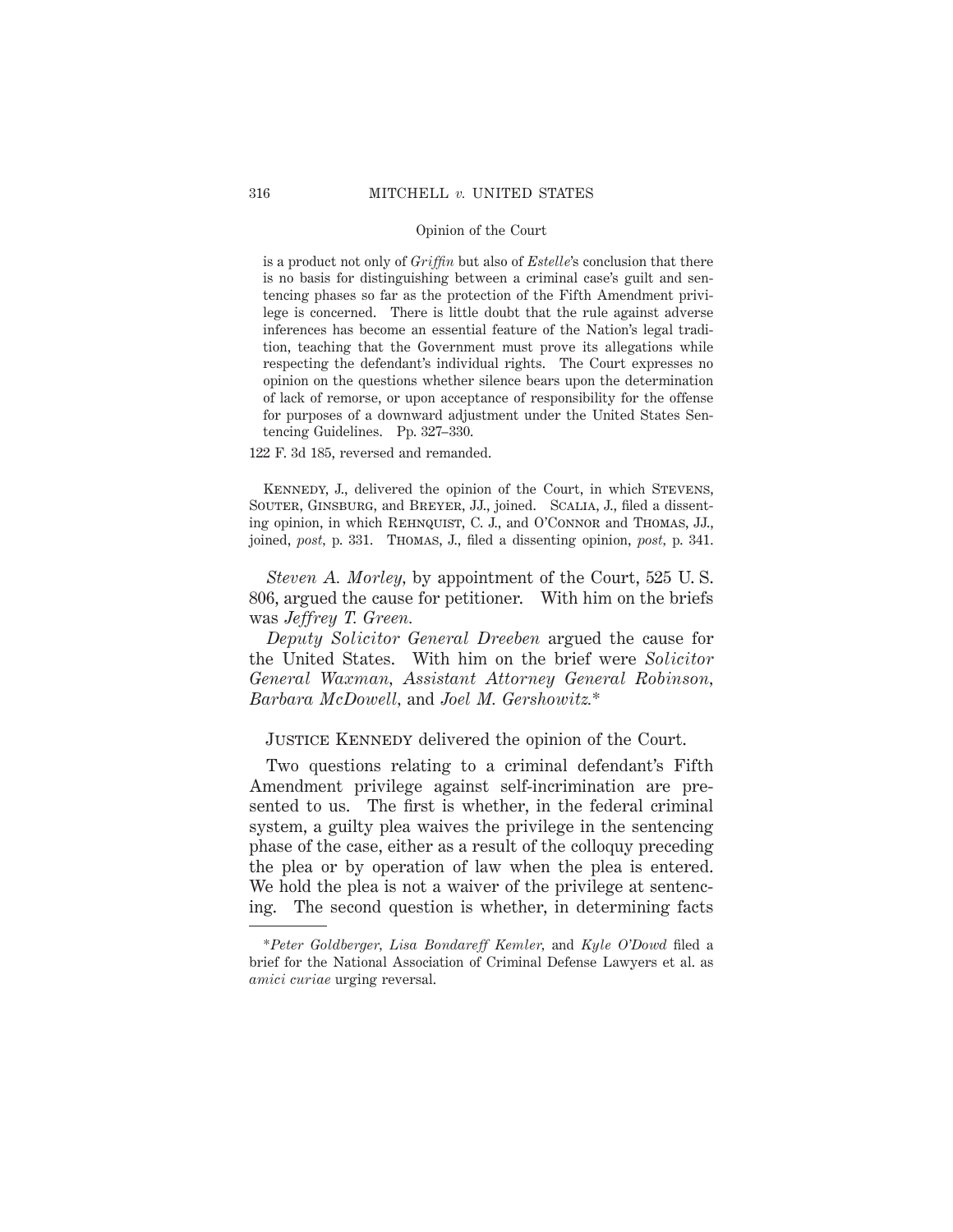about the crime which bear upon the severity of the sentence, a trial court may draw an adverse inference from the defendant's silence. We hold a sentencing court may not draw the adverse inference.

I

Petitioner Amanda Mitchell and 22 other defendants were indicted for offenses arising from a conspiracy to distribute cocaine in Allentown, Pennsylvania, from 1989 to 1994. According to the indictment, the leader of the conspiracy, Harry Riddick, obtained large quantities of cocaine and resold the drug through couriers and street sellers, including petitioner. Petitioner was charged with one count of conspiring to distribute five or more kilograms of cocaine, in violation of 21 U. S. C. § 846, and with three counts of distributing cocaine within 1,000 feet of a school or playground, in violation of § 860(a). In 1995, without any plea agreement, petitioner pleaded guilty to all four counts. She reserved the right to contest the drug quantity attributable to her under the conspiracy count, and the District Court advised her the drug quantity would be determined at her sentencing hearing.

Before accepting the plea, the District Court made the inquiries required by Rule 11 of the Federal Rules of Criminal Procedure. Informing petitioner of the penalties for her offenses, the District Judge advised her, "the range of punishment here is very complex because we don't know how much cocaine the Government's going to be able to show you were involved in." App. 39. The judge told petitioner she faced a mandatory minimum of one year in prison under § 860 for distributing cocaine near a school or playground. She also faced "serious punishment depending on the quantity involved" for the conspiracy, with a mandatory minimum of 10 years in prison under § 841 if she could be held responsible for at least 5 kilograms but less than 15 kilograms of cocaine. *Id.,* at 42. By pleading guilty, the District Court explained,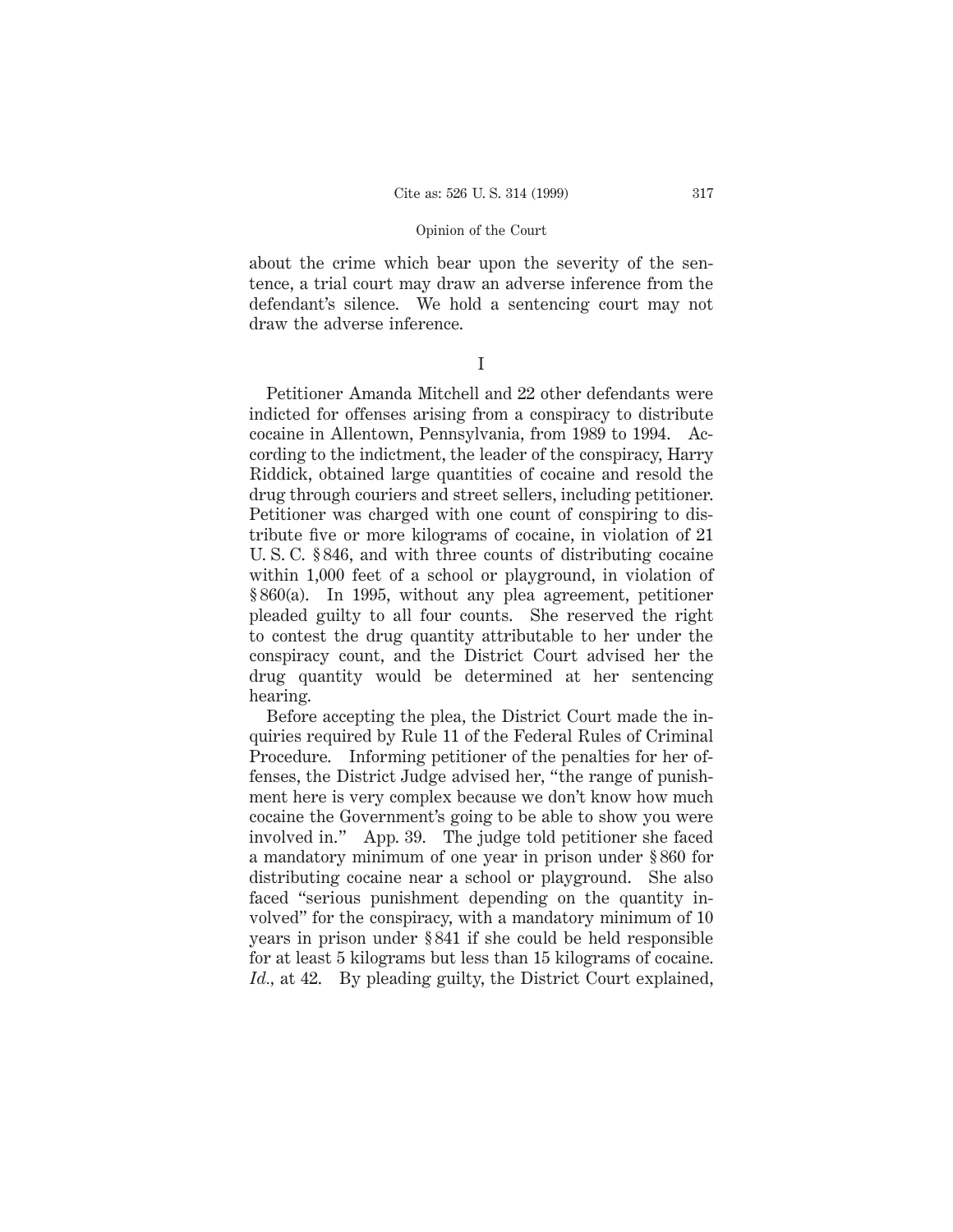petitioner would waive various rights, including "the right at trial to remain silent under the Fifth Amendment." *Id.,* at 45.

After the Government explained the factual basis for the charges, the judge, having put petitioner under oath, asked her, "Did you do that?" Petitioner answered, "Some of it." *Id.,* at 47. She indicated that, although present for one of the transactions charged as a substantive cocaine distribution count, she had not herself delivered the cocaine to the customer. The Government maintained she was liable nevertheless as an aider and abettor of the delivery by another courier. After discussion with her counsel, petitioner reaffirmed her intention to plead guilty to all the charges. The District Court noted she might have a defense to one count on the theory that she was present but did not aid or abet the transaction. Petitioner again confirmed her intention to plead guilty, and the District Court accepted the plea.

In 1996, 9 of petitioner's original 22 codefendants went to trial. Three other codefendants had pleaded guilty and agreed to cooperate with the Government. They testified petitioner was a regular seller for ringleader Riddick. At petitioner's sentencing hearing, the three adopted their trial testimony, and one of them furnished additional information on the amount of cocaine petitioner sold. According to him, petitioner worked two to three times a week, selling  $1\frac{1}{2}$  to 2 ounces of cocaine a day, from April 1992 to August 1992. Then, from August 1992 to December 1993 she worked three to five times a week, and from January 1994 to March 1994 she was one of those in charge of cocaine distribution for Riddick. On cross-examination, the codefendant conceded he had not seen petitioner on a regular basis during the relevant period.

Both petitioner and the Government referred to trial testimony by one Alvitta Mack, who had made a series of drug buys under the supervision of law enforcement agents, including three purchases from petitioner totaling two ounces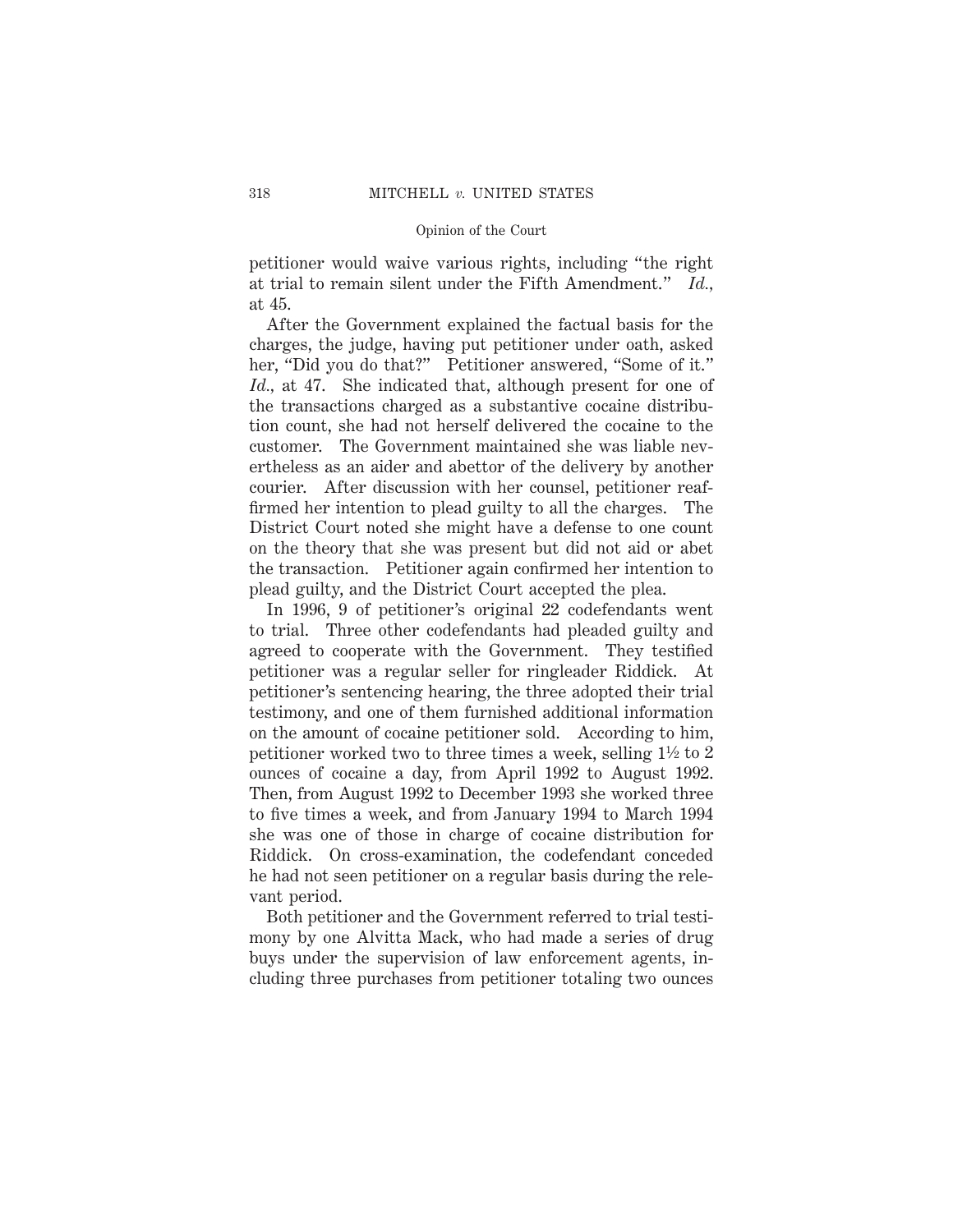of cocaine in 1992. Petitioner put on no evidence at sentencing, nor did she testify to rebut the Government's evidence about drug quantity. Her counsel argued, however, that the three documented sales to Mack constituted the only evidence of sufficient reliability to be credited in determining the quantity of cocaine attributable to her for sentencing purposes.

After this testimony at the sentencing hearing the District Court ruled that, as a consequence of her guilty plea, petitioner had no right to remain silent with respect to the details of her crimes. The court found credible the testimony indicating petitioner had been a drug courier on a regular basis. Sales of  $1\frac{1}{2}$  to 2 ounces twice a week for a year and a half put her over the 5-kilogram threshold, thus mandating a minimum sentence of 10 years. "One of the things" persuading the court to rely on the testimony of the codefendants was petitioner's "not testifying to the contrary." *Id.,* at 95.

The District Judge told petitioner:

" 'I held it against you that you didn't come forward today and tell me that you really only did this a couple of times. . . . I'm taking the position that you should come forward and explain your side of this issue.

" 'Your counsel's taking the position that you have a Fifth Amendment right not to. . . . If he's—if it's determined by a higher Court that he's right in that regard, I would be willing to bring you back for resentencing. And if you—if—and then I might take a closer look at the [codefendants'] testimony.'" *Id.*, at 98–99.

The District Court sentenced petitioner to the statutory minimum of 10 years of imprisonment, 6 years of supervised release, and a special assessment of \$200.

The Court of Appeals for the Third Circuit affirmed the sentence. 122 F. 3d 185 (1997). According to the Court of Appeals: "By voluntarily and knowingly pleading guilty to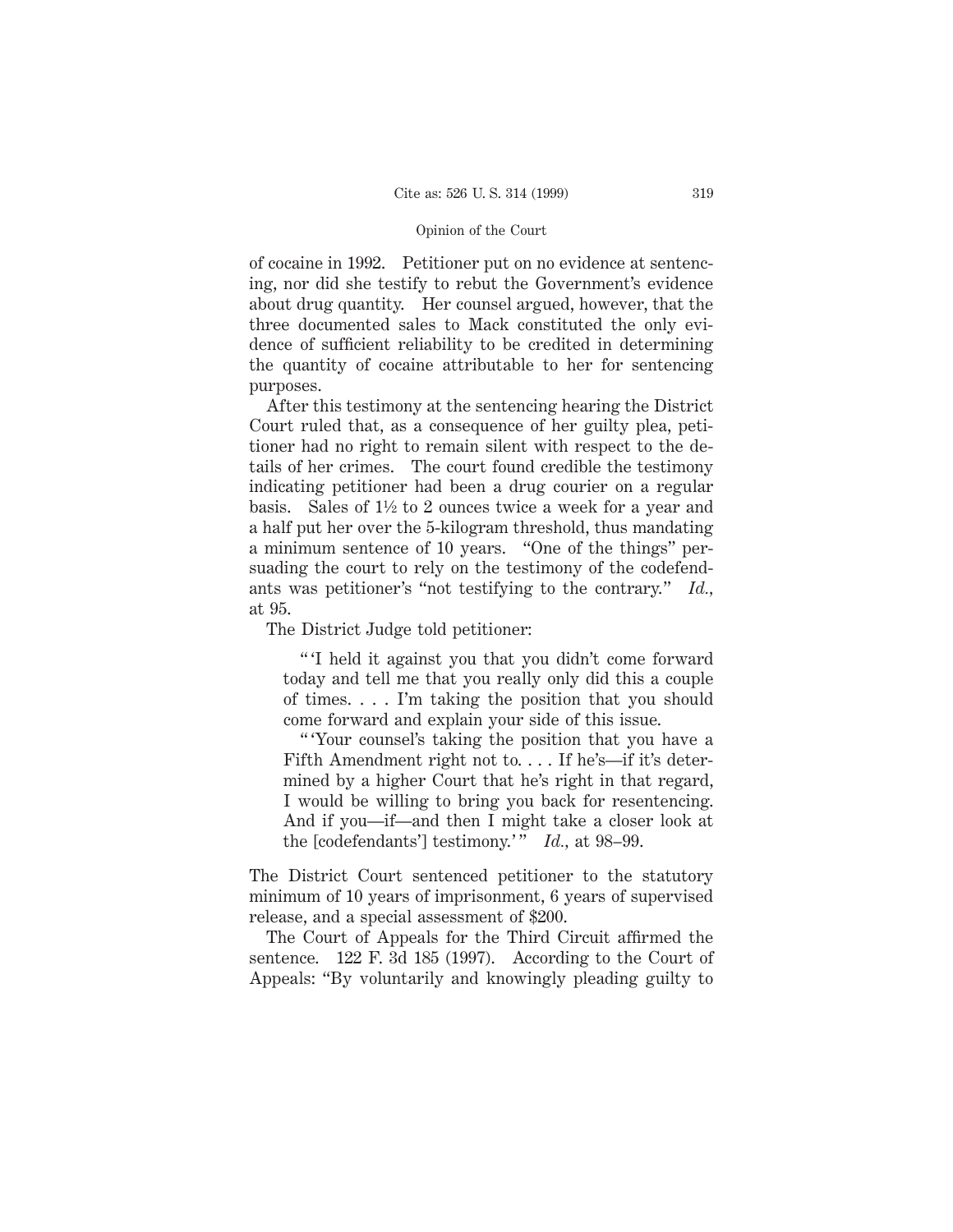the offense Mitchell waived her Fifth Amendment privilege." *Id.,* at 189. The court acknowledged other Circuits have held a witness can "claim the Fifth Amendment privilege if his or her testimony might be used to enhance his or her sentence," *id.,* at 190 (citing *United States* v. *Garcia,* 78 F. 3d 1457, 1463, and n. 8 (CA10), cert. denied, 517 U. S. 1239 (1996)), but it said this rule "does not withstand analysis," 122 F. 3d, at 191. The court thought it would be illogical to "fragment the sentencing process," retaining the privilege against self-incrimination as to one or more components of the crime while waiving it as to others. *Ibid.* Petitioner's reservation of the right to contest the amount of drugs attributable to her did not change the court's analysis. In the Court of Appeals' view:

"Mitchell opened herself up to the full range of possible sentences for distributing cocaine when she was told during her plea colloquy that the penalty for conspiring to distribute cocaine had a maximum of life imprisonment. While her reservation may have put the government to its proof as to the amount of drugs, her declination to testify on that issue could properly be held against her." *Ibid.*

The court acknowledged a defendant may plead guilty and retain the privilege with respect to other crimes, but it observed: "Mitchell does not claim that she could be implicated in other crimes by testifying at her sentencing hearing, nor could she be retried by the state for the same offense." *Ibid.* (citing 18 Pa. Cons. Stat. § 111 (1998), a statute that bars, with certain exceptions, a state prosecution following a federal conviction based on the same conduct).

Judge Michel concurred, reasoning that any error by the District Court in drawing an adverse factual inference from petitioner's silence was harmless because "the evidence amply supported [the judge's] finding on quantity" even with-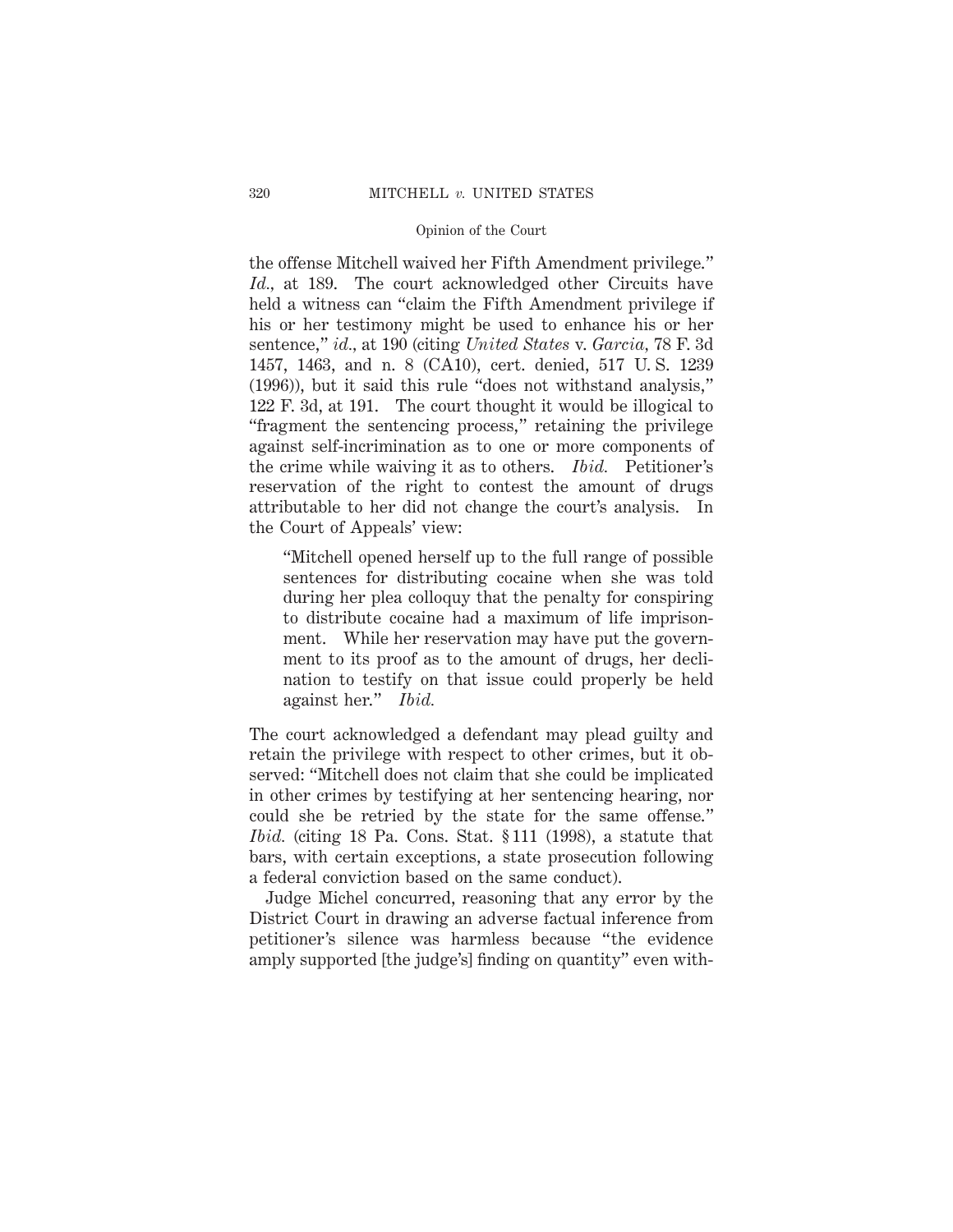out consideration of petitioner's failure to testify. 122 F. 3d, at 192.

Other Circuits to have confronted the issue have held that a defendant retains the privilege at sentencing. See, *e. g., United States* v. *Kuku,* 129 F. 3d 1435, 1437–1438 (CA11 1997); *United States* v. *Garcia,* 78 F. 3d 1457, 1463 (CA10 1996); *United States* v. *De La Cruz,* 996 F. 2d 1307, 1312–1313 (CA1 1993); *United States* v. *Hernandez,* 962 F. 2d 1152, 1161 (CA5 1992); *Bank One of Cleveland, N. A.* v. *Abbe,* 916 F. 2d 1067, 1075–1076 (CA6 1990); *United States* v. *Lugg,* 892 F. 2d 101, 102–103 (CADC 1989); *United States* v. *Paris,* 827 F. 2d 395, 398–399 (CA9 1987). We granted certiorari to resolve the apparent Circuit conflict created by the Court of Appeals' decision, 524 U. S. 925 (1998), and we now reverse.

### II

The Government maintains that petitioner's guilty plea was a waiver of the privilege against compelled selfincrimination with respect to all the crimes comprehended in the plea. We hold otherwise and rule that petitioner retained the privilege at her sentencing hearing.

### A

It is well established that a witness, in a single proceeding, may not testify voluntarily about a subject and then invoke the privilege against self-incrimination when questioned about the details. See *Rogers* v. *United States,* 340 U. S. 367, 373 (1951). The privilege is waived for the matters to which the witness testifies, and the scope of the "waiver is determined by the scope of relevant cross-examination," *Brown* v. *United States,* 356 U. S. 148, 154–155 (1958). "The witness himself, certainly if he is a party, determines the area of disclosure and therefore of inquiry," *id.,* at 155. Nice questions will arise, of course, about the extent of the initial testimony and whether the ensuing questions are compre-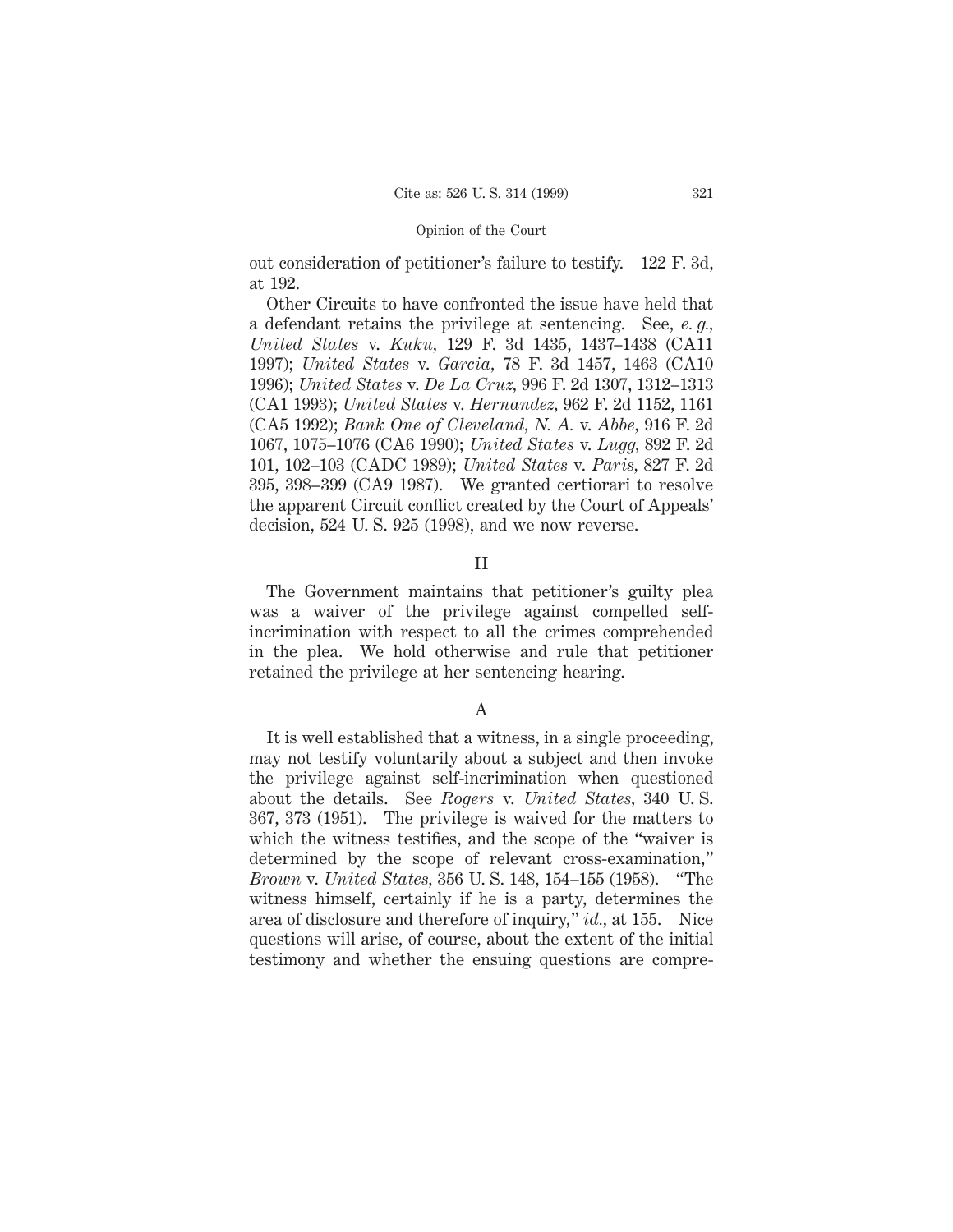hended within its scope, but for now it suffices to note the general rule.

The justifications for the rule of waiver in the testimonial context are evident: A witness may not pick and choose what aspects of a particular subject to discuss without casting doubt on the trustworthiness of the statements and diminishing the integrity of the factual inquiry. As noted in *Rogers,* a contrary rule "would open the way to distortion of facts by permitting a witness to select any stopping place in the testimony," 340 U. S., at 371. It would, as we said in *Brown,* "make of the Fifth Amendment not only a humane safeguard against judicially coerced self-disclosure but a positive invitation to mutilate the truth a party offers to tell," 356 U. S., at 156. The illogic of allowing a witness to offer only self-selected testimony should be obvious even to the witness, so there is no unfairness in allowing crossexamination when testimony is given without invoking the privilege.

We may assume for purposes of this opinion, then, that if petitioner had pleaded not guilty and, having taken the stand at a trial, testified she did "some of it," she could have been cross-examined on the frequency of her drug deliveries and the quantity of cocaine involved. The concerns which justify the cross-examination when the defendant testifies are absent at a plea colloquy, however. The purpose of a plea colloquy is to protect the defendant from an unintelligent or involuntary plea. The Government would turn this constitutional shield into a prosecutorial sword by having the defendant relinquish all rights against compelled selfincrimination upon entry of a guilty plea, including the right to remain silent at sentencing.

There is no convincing reason why the narrow inquiry at the plea colloquy should entail such an extensive waiver of the privilege. Unlike the defendant taking the stand, who "cannot reasonably claim that the Fifth Amendment gives him . . . an immunity from cross-examination on the matters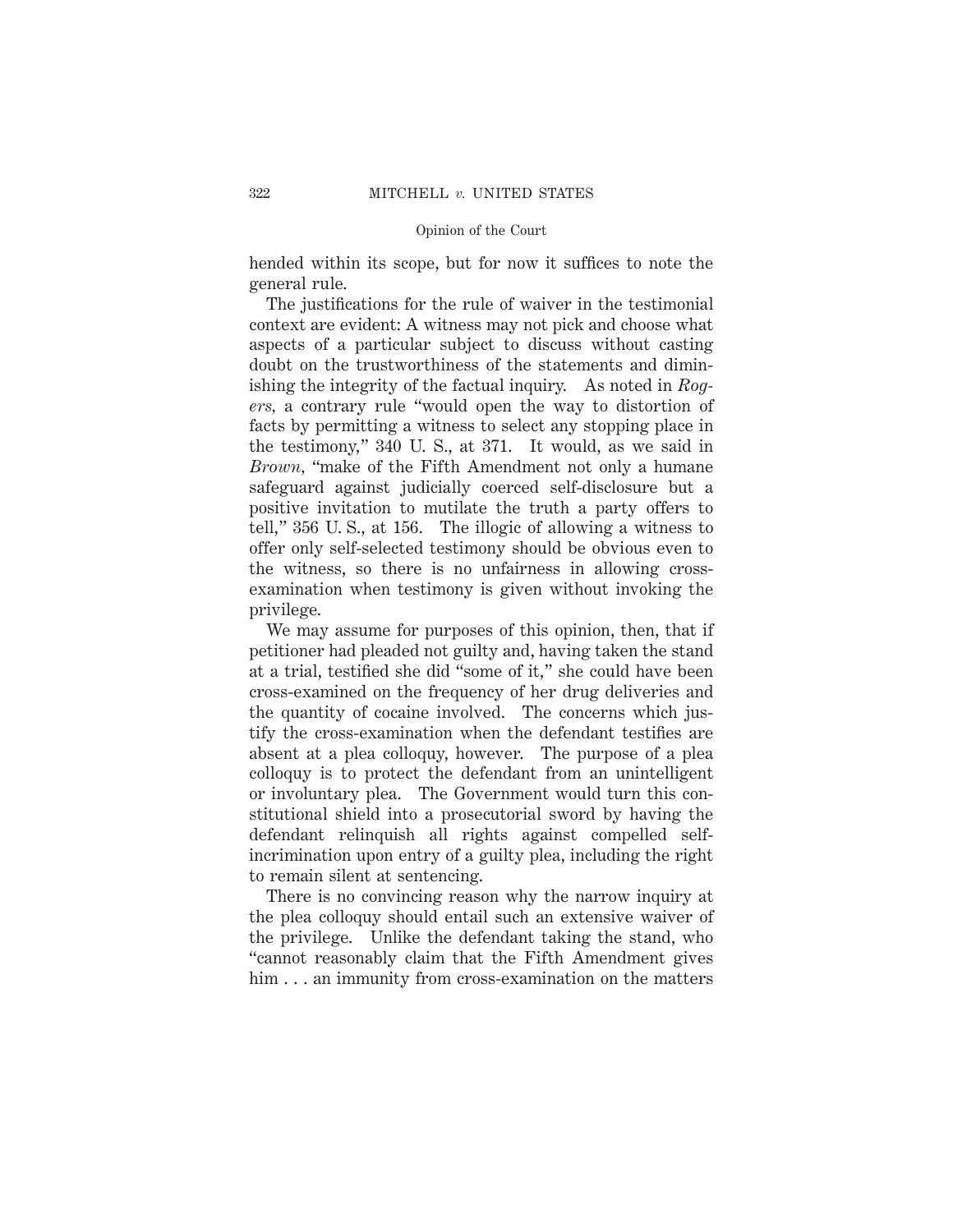he has himself put in dispute," *id.,* at 155–156, the defendant who pleads guilty puts nothing in dispute regarding the essentials of the offense. Rather, the defendant takes those matters out of dispute, often by making a joint statement with the prosecution or confirming the prosecution's version of the facts. Under these circumstances, there is little danger that the court will be misled by selective disclosure. In this respect a guilty plea is more like an offer to stipulate than a decision to take the stand. Here, petitioner's statement that she had done "some of" the proffered conduct did not pose a threat to the integrity of factfinding proceedings, for the purpose of the District Court's inquiry was simply to ensure that petitioner understood the charges and that there was a factual basis for the Government's case.

Nor does Federal Rule of Criminal Procedure 11, which governs pleas, contemplate the broad waiver the Government envisions. Rule 11 directs the district court, before accepting a guilty plea, to ascertain the defendant understands he or she is giving up "the right to be tried by a jury and at that trial . . . the right against compelled selfincrimination." Rule  $11(c)(3)$ . The transcript of the plea colloquy in this case discloses that the District Court took care to comply with this and the other provisions of Rule 11. The District Court correctly instructed petitioner: "You have the right at trial to remain silent under the Fifth Amendment, or at your option, you can take the stand and tell the jury your side of this controversy. . . . If you plead guilty, all of those rights are gone." App. 45.

Neither the Rule itself nor the District Court's explication of it indicates that the defendant consents to take the stand in the sentencing phase or to suffer adverse consequences from declining to do so. Both the Rule and the District Court's admonition were to the effect that by entry of the plea petitioner would surrender the right "at trial" to invoke the privilege. As there was to be no trial, the warning would not have brought home to petitioner that she was also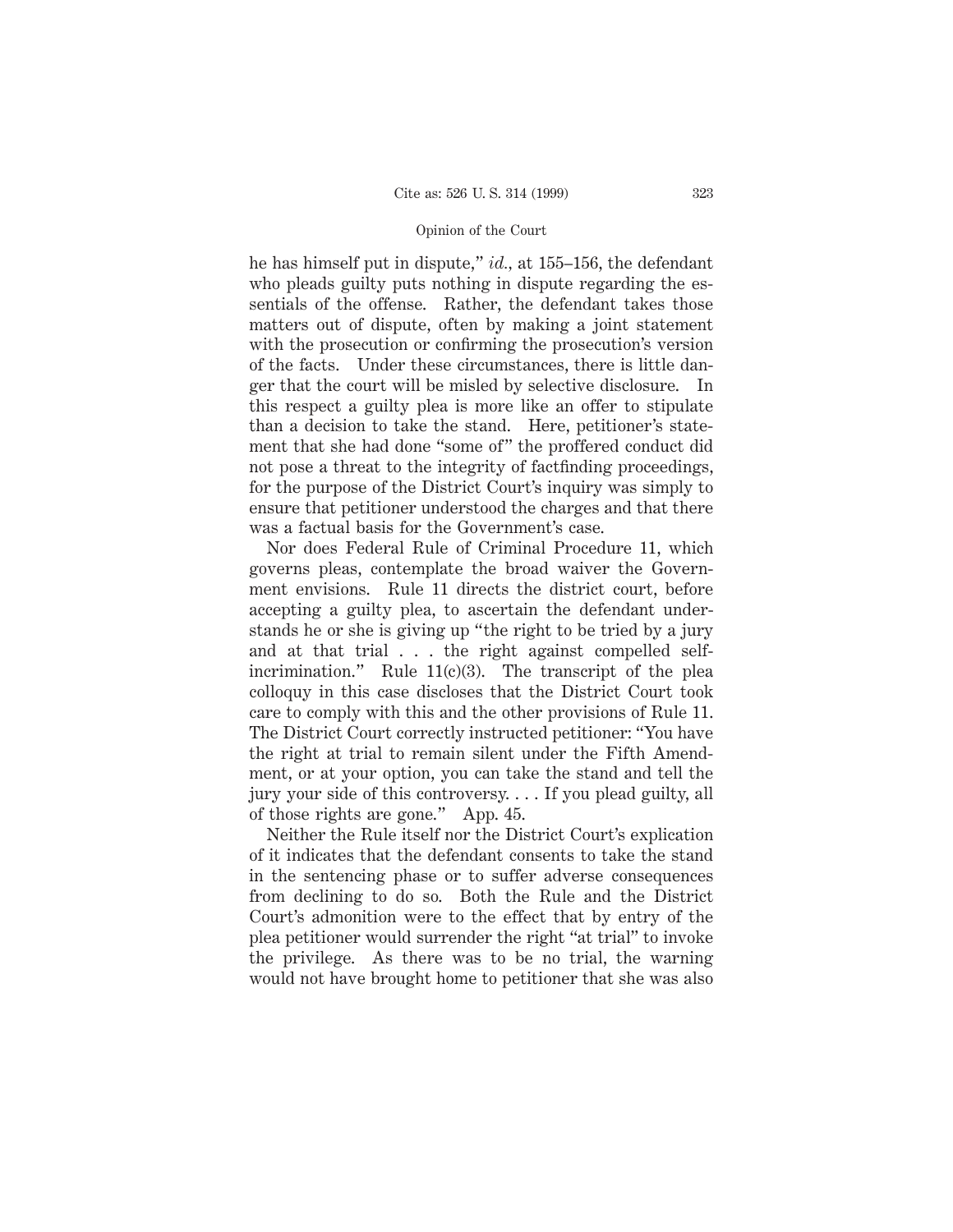waiving the right to self-incrimination at sentencing. The purpose of Rule 11 is to inform the defendant of what she loses by forgoing the trial, not to elicit a waiver of the privilege for proceedings still to follow. A waiver of a right to trial with its attendant privileges is not a waiver of the privileges which exist beyond the confines of the trial.

Of course, a court may discharge its duty of ensuring a factual basis for a plea by "question[ing] the defendant under oath, on the record, and in the presence of counsel about the offense to which the defendant has pleaded." Rule 11(c)(5). We do not question the authority of a district court to make whatever inquiry it deems necessary in its sound discretion to assure itself the defendant is not being pressured to offer a plea for which there is no factual basis. A defendant who withholds information by invoking the privilege against self-incrimination at a plea colloquy runs the risk the district court will find the factual basis inadequate. At least once the plea has been accepted, statements or admissions made during the preceding plea colloquy are later admissible against the defendant, as is the plea itself. A statement admissible against a defendant, however, is not necessarily a waiver of the privilege against self-incrimination. Rule 11 does not prevent the defendant from relying upon the privilege at sentencing.

Treating a guilty plea as a waiver of the privilege at sentencing would be a grave encroachment on the rights of defendants. At oral argument, we asked counsel for the United States whether, on the facts of this case, if the Government had no reliable evidence of the amount of drugs involved, the prosecutor "could say, well, we can't prove it, but we'd like to put her on the stand and cross-examine her and see if we can't get her to admit it." Tr. of Oral Arg. 45. Counsel answered: "[T]he waiver analysis that we have put forward suggests that at least as to the facts surrounding the conspiracy to which she admitted, the Government could do that." *Ibid.* Over 90% of federal criminal defendants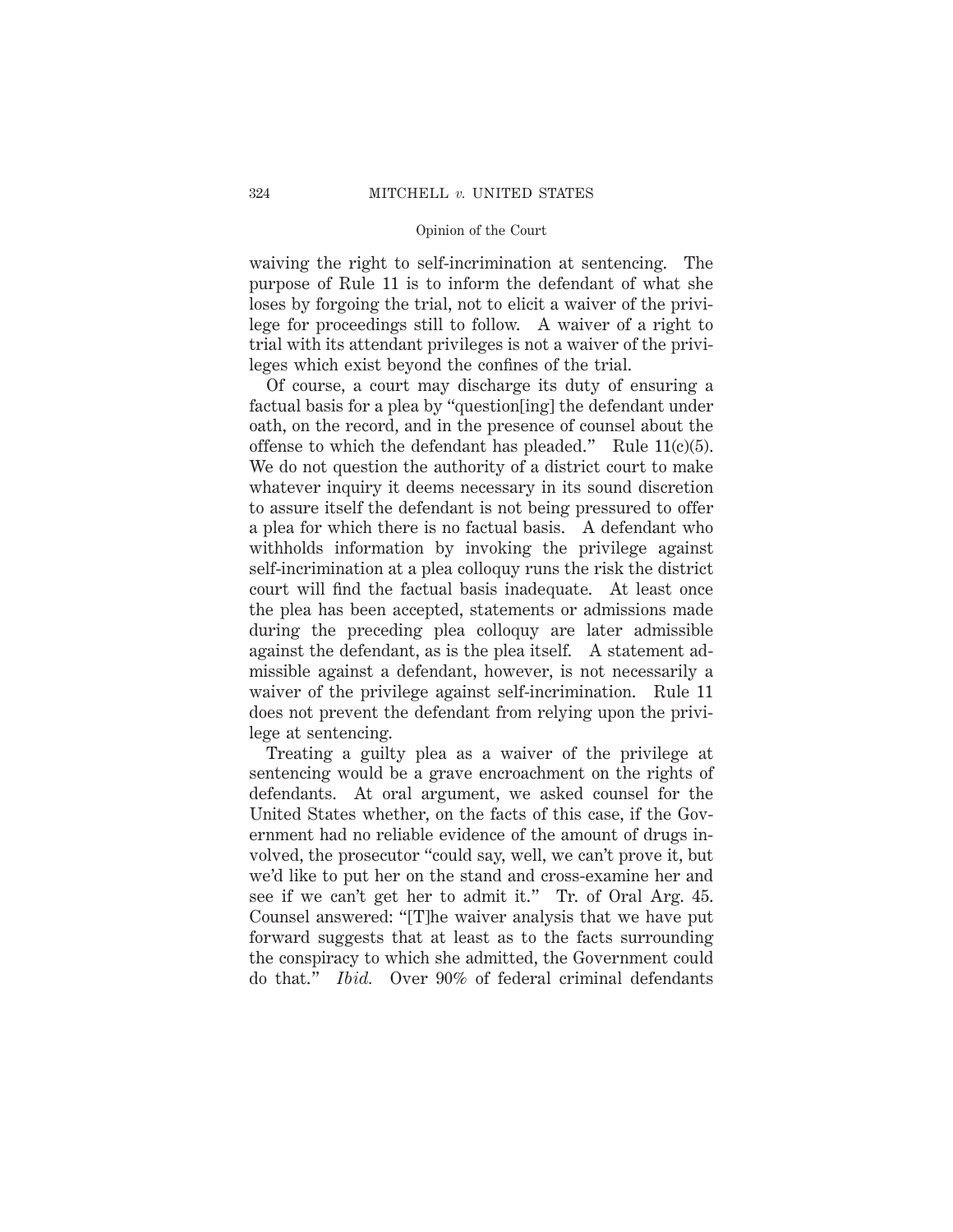whose cases are not dismissed enter pleas of guilty or *nolo contendere.* U. S. Dept. of Justice, Bureau of Justice Statistics, Sourcebook of Criminal Justice Statistics 1996, p. 448 (24th ed. 1997). Were we to accept the Government's position, prosecutors could indict without specifying the quantity of drugs involved, obtain a guilty plea, and then put the defendant on the stand at sentencing to fill in the drug quantity. The result would be to enlist the defendant as an instrument in his or her own condemnation, undermining the long tradition and vital principle that criminal proceedings rely on accusations proved by the Government, not on inquisitions conducted to enhance its own prosecutorial power. *Rogers* v. *Richmond,* 365 U. S. 534, 541 (1961) ("[O]urs is an accusatorial and not an inquisitorial system").

We reject the position that either petitioner's guilty plea or her statements at the plea colloquy functioned as a waiver of her right to remain silent at sentencing.

# B

The centerpiece of the Third Circuit's opinion is the idea that the entry of the guilty plea completes the incrimination of the defendant, thus extinguishing the privilege. Where a sentence has yet to be imposed, however, this Court has already rejected the proposition that " 'incrimination is complete once guilt has been adjudicated,' " *Estelle* v. *Smith,* 451 U. S. 454, 462 (1981), and we reject it again today.

The Court of Appeals cited Wigmore on Evidence for the proposition that upon conviction " 'criminality ceases; and with criminality the privilege.'"  $122$  F. 3d, at 191 (citing 8 J. Wigmore, Evidence § 2279, p. 481 (J. McNaughton rev. 1961)). The passage relied upon does not support the Third Circuit's narrow view of the privilege. The full passage is as follows: "Legal criminality consists in liability to the law's punishment. When that liability is removed, criminality ceases; and with the criminality the privilege." *Ibid.* It could be argued that liability for punishment continues until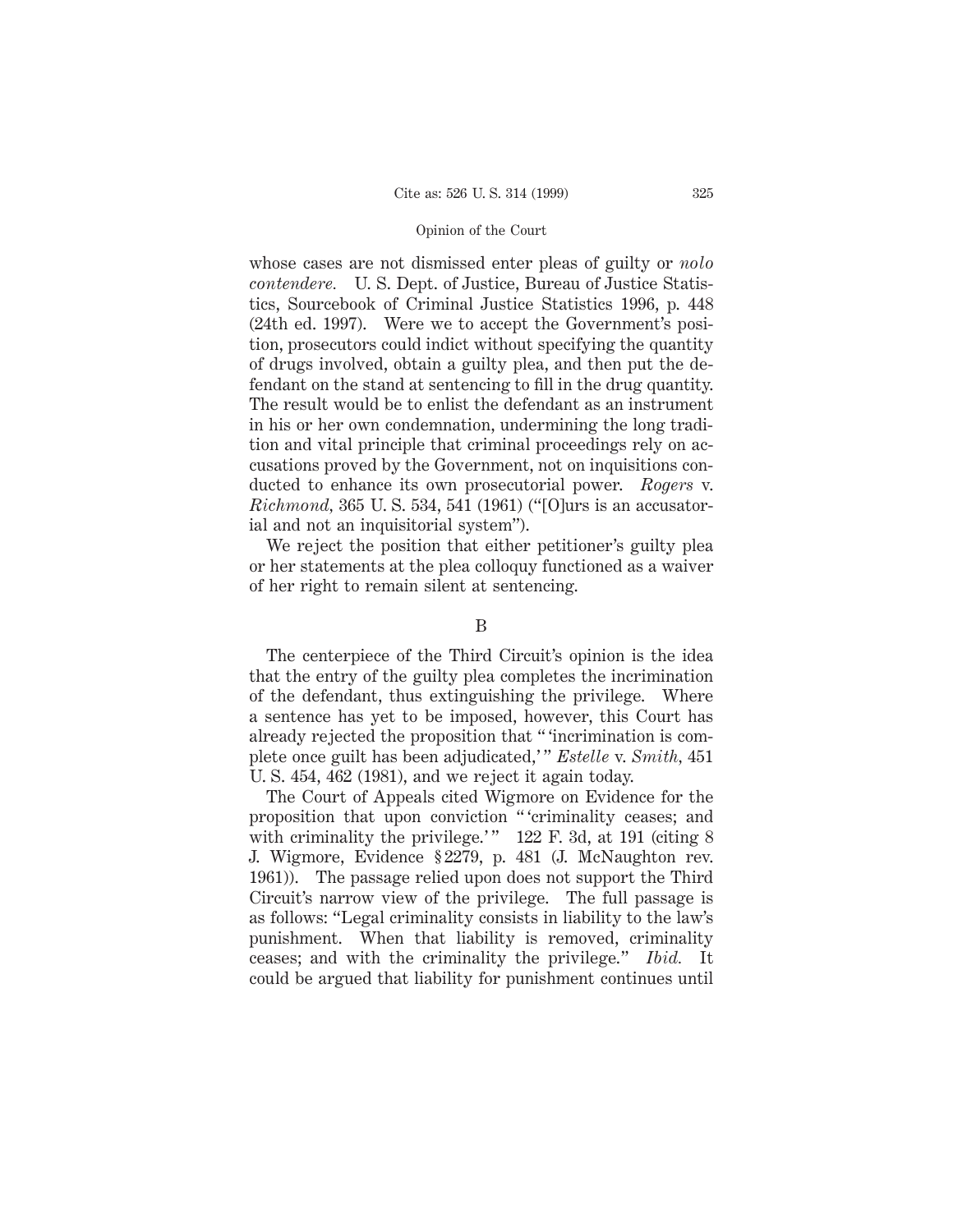sentence has been imposed, and so does the privilege. Even if the Court of Appeals' interpretation of the treatise were correct, however, and it means the privilege ceases upon conviction but before sentencing, we would respond that the suggested rule is simply wrong. A later supplement to the treatise, indeed, states the proper rule that, "[a]lthough the witness has pleaded guilty to a crime charged but has not been sentenced, his constitutional privilege remains unimpaired." J. Wigmore, Evidence § 2279, p. 991, n. 1 (A. Best ed. Supp. 1998).

It is true, as a general rule, that where there can be no further incrimination, there is no basis for the assertion of the privilege. We conclude that principle applies to cases in which the sentence has been fixed and the judgment of conviction has become final. See, *e. g., Reina* v. *United States,* 364 U. S. 507, 513 (1960). If no adverse consequences can be visited upon the convicted person by reason of further testimony, then there is no further incrimination to be feared.

Where the sentence has not yet been imposed a defendant may have a legitimate fear of adverse consequences from further testimony. As the Court stated in *Estelle:* "Any effort by the State to compel [the defendant] to testify against his will at the sentencing hearing clearly would contravene the Fifth Amendment." 451 U. S., at 463. *Estelle* was a capital case, but we find no reason not to apply the principle to noncapital sentencing hearings as well. "The essence of this basic constitutional principle is 'the requirement that the State which proposes to convict *and punish* an individual produce the evidence against him by the independent labor of its officers, not by the simple, cruel expedient of forcing it from his own lips.'" *Id.*, at 462 (emphasis in original) (quoting *Culombe* v. *Connecticut,* 367 U. S. 568, 581–582 (1961)). The Government itself makes the implicit concession that the acceptance of a guilty plea does not eliminate the possibility of further incrimination. In its brief to the Court, the Gov-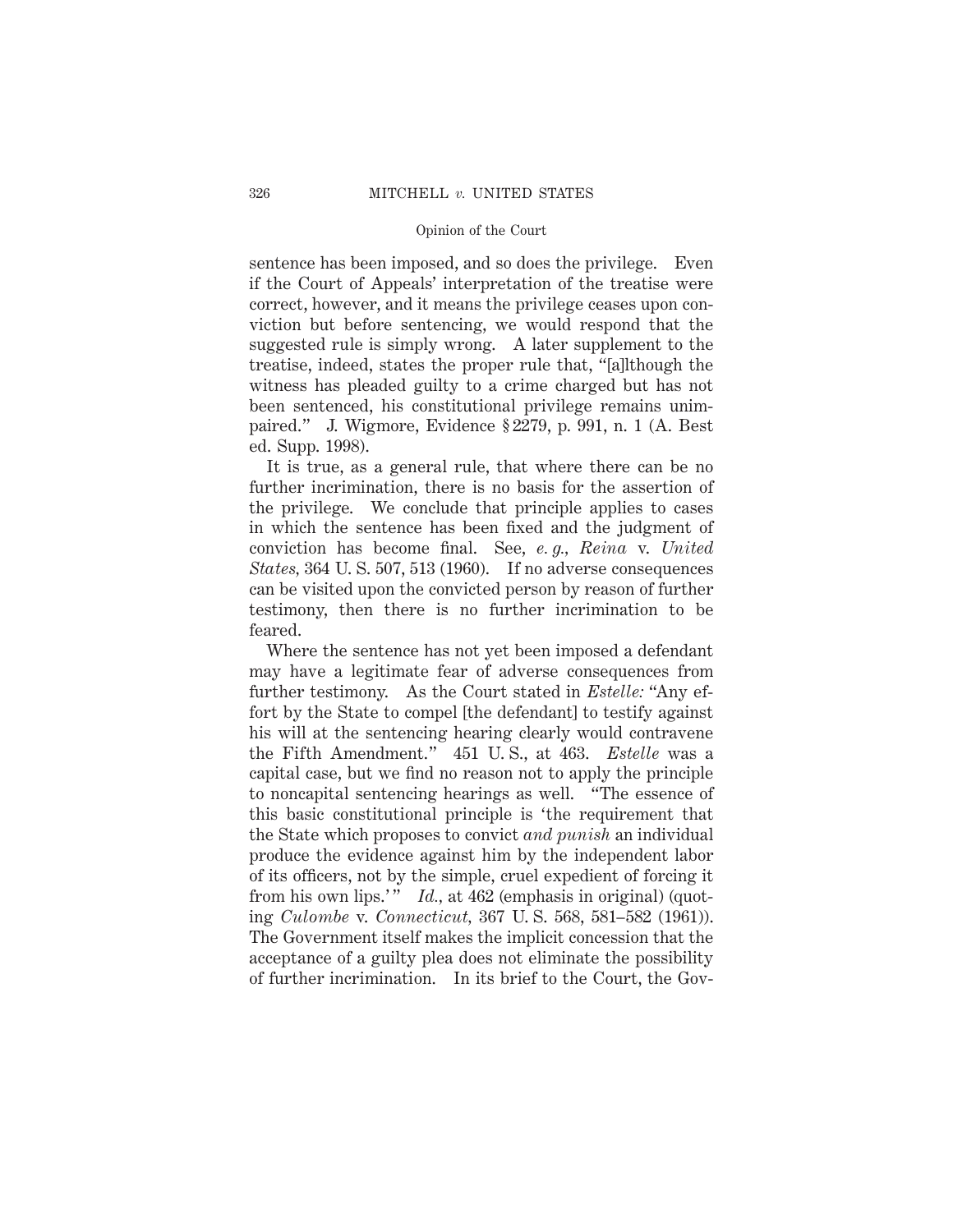ernment acknowledges that a defendant who awaits sentencing after having pleaded guilty may assert the privilege against self-incrimination if called as a witness in the trial of a codefendant, in part because of the danger of responding "to questions that might have an adverse impact on his sentence or on his prosecution for other crimes." Brief for United States 31.

The Fifth Amendment by its terms prevents a person from being "compelled in any criminal case to be a witness against himself." U. S. Const., Amdt. 5. To maintain that sentencing proceedings are not part of "any criminal case" is contrary to the law and to common sense. As to the law, under the Federal Rules of Criminal Procedure, a court must impose sentence before a judgment of conviction can issue. See Rule 32(d)(1) ("A judgment of conviction must set forth the plea . . . and the sentence"); cf. *Mempa* v. *Rhay,* 389 U. S. 128, 134 (1967). As to common sense, it appears that in this case, as is often true in the criminal justice system, the defendant was less concerned with the proof of her guilt or innocence than with the severity of her punishment. Petitioner faced imprisonment from one year upwards to life, depending on the circumstances of the crime. To say that she had no right to remain silent but instead could be compelled to cooperate in the deprivation of her liberty would ignore the Fifth Amendment privilege at the precise stage where, from her point of view, it was most important. Our rule is applicable whether or not the sentencing hearing is deemed a proceeding separate from the Rule 11 hearing, an issue we need not resolve.

### III

The Government suggests in a footnote that even if petitioner retained an unwaived privilege against selfincrimination in the sentencing phase of her case, the District Court was entitled, based on her silence, to draw an adverse inference with regard to the amount of drugs attributable to her. Brief for United States 31–32, n. 18. The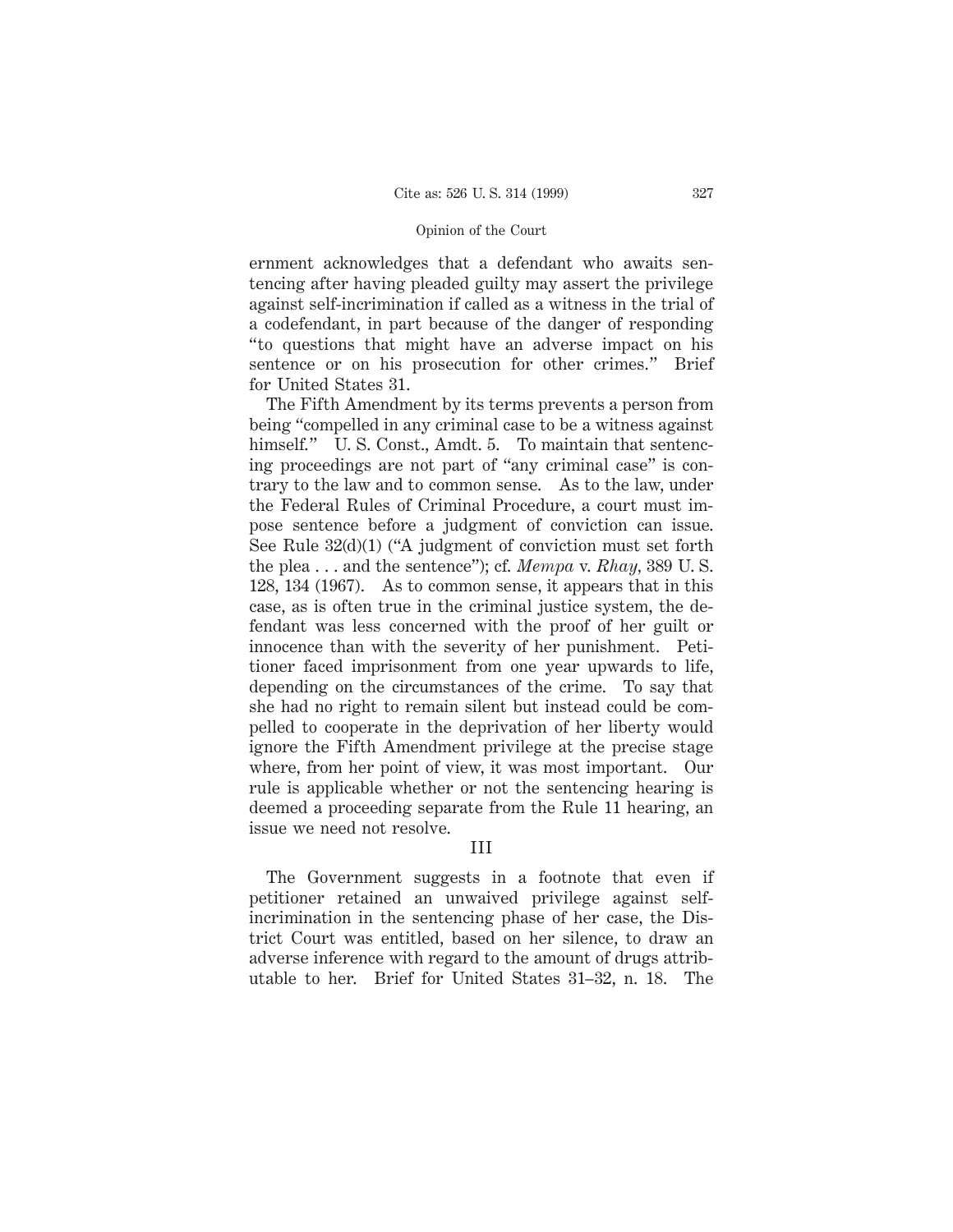normal rule in a criminal case is that no negative inference from the defendant's failure to testify is permitted. *Griffin* v. *California,* 380 U. S. 609, 614 (1965). We decline to adopt an exception for the sentencing phase of a criminal case with regard to factual determinations respecting the circumstances and details of the crime.

This Court has recognized "the prevailing rule that the Fifth Amendment does not forbid adverse inferences against parties to civil actions when they refuse to testify in response to probative evidence offered against them," *Baxter* v. *Palmigiano,* 425 U. S. 308, 318 (1976), at least where refusal to waive the privilege does not lead "automatically and without more to [the] imposition of sanctions," *Lefkowitz* v. *Cunningham,* 431 U. S. 801, 808, n. 5 (1977). In ordinary civil cases, the party confronted with the invocation of the privilege by the opposing side has no capacity to avoid it, say, by offering immunity from prosecution. The rule allowing invocation of the privilege, though at the risk of suffering an adverse inference or even a default, accommodates the right not to be a witness against oneself while still permitting civil litigation to proceed. Another reason for treating civil and criminal cases differently is that "the stakes are higher" in criminal cases, where liberty or even life may be at stake, and where the government's "sole interest is to convict." *Baxter,* 425 U. S., at 318–319.

*Baxter* itself involved state prison disciplinary proceedings which, as the Court noted, "are not criminal proceedings" and "involve the correctional process and important state interests other than conviction for crime." *Id.,* at 316, 319. Cf. *Ohio Adult Parole Authority* v. *Woodard,* 523 U. S. 272 (1998) (adverse inference permissible from silence in clemency proceeding, a nonjudicial postconviction process which is not part of the criminal case). Unlike a prison disciplinary proceeding, a sentencing hearing is part of the criminal case—the explicit concern of the self-incrimination privilege. In accordance with the text of the Fifth Amendment, we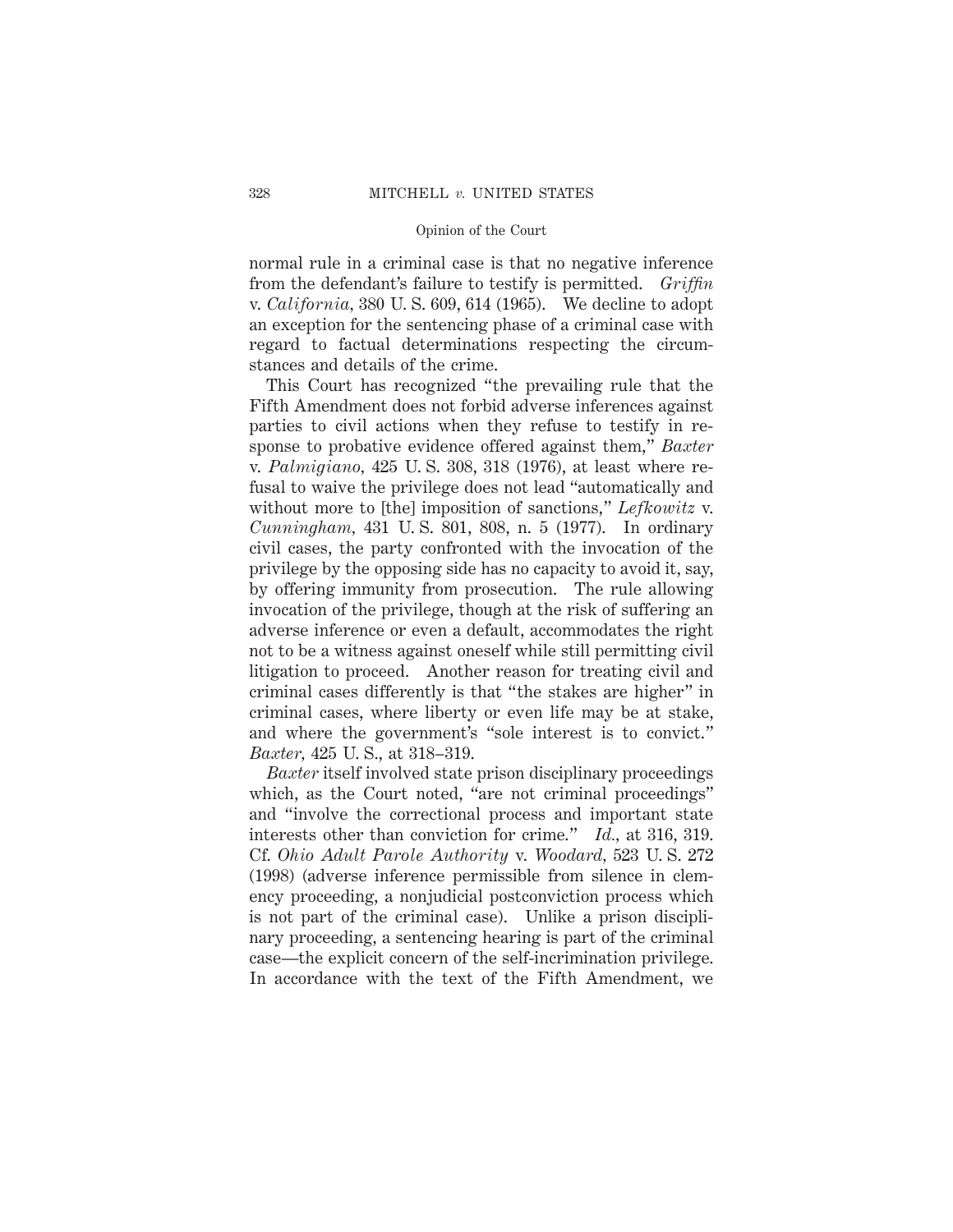must accord the privilege the same protection in the sentencing phase of "any criminal case" as that which is due in the trial phase of the same case, see *Griffin, supra.*

The concerns which mandate the rule against negative inferences at a criminal trial apply with equal force at sentencing. Without question, the stakes are high: Here, the inference drawn by the District Court from petitioner's silence may have resulted in decades of added imprisonment. The Government often has a motive to demand a severe sentence, so the central purpose of the privilege—to protect a defendant from being the unwilling instrument of his or her own condemnation—remains of vital importance.

Our holding today is a product of existing precedent, not only *Griffin* but also by *Estelle* v. *Smith,* in which the Court could "discern no basis to distinguish between the guilt and penalty phases of respondent's capital murder trial so far as the protection of the Fifth Amendment privilege is concerned." 451 U. S., at 462–463. Although *Estelle* was a capital case, its reasoning applies with full force here, where the Government seeks to use petitioner's silence to infer commission of disputed criminal acts. See *supra,* at 326. To say that an adverse factual inference may be drawn from silence at a sentencing hearing held to determine the specifics of the crime is to confine *Griffin* by ignoring *Estelle.* We are unwilling to truncate our precedents in this way.

The rule against adverse inferences from a defendant's silence in criminal proceedings, including sentencing, is of proven utility. Some years ago the Court expressed concern that "[t]oo many, even those who should be better advised, view this privilege as a shelter for wrongdoers. They too readily assume that those who invoke it are either guilty of crime or commit perjury in claiming the privilege." *Ullmann* v. *United States,* 350 U. S. 422, 426 (1956). Later, it quoted with apparent approval Wigmore's observation that " '[t]he layman's natural first suggestion would probably be that the resort to privilege in each instance is a clear confes-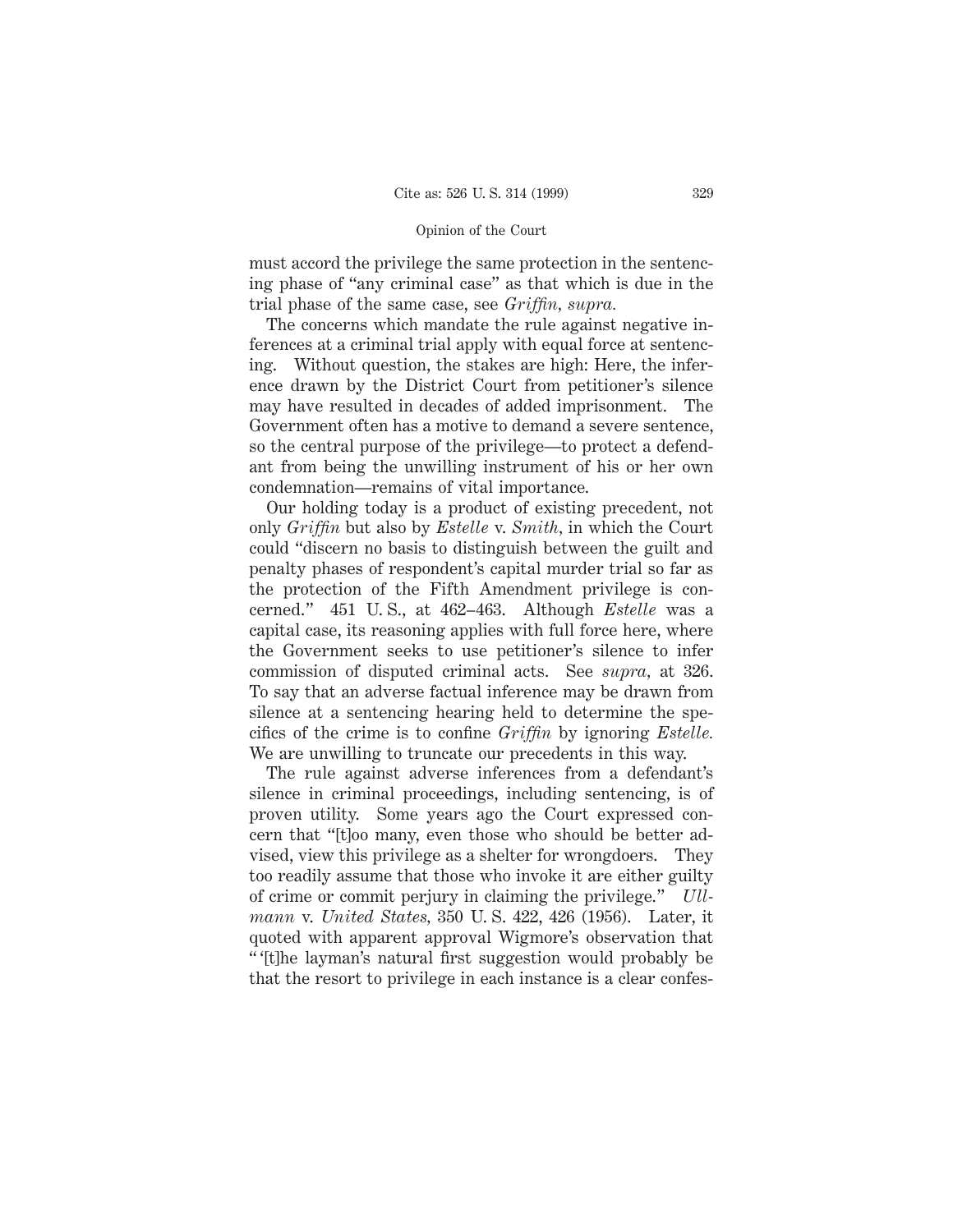sion of crime,' " *Lakeside* v. *Oregon,* 435 U. S. 333, 340, n. 10 (1978) (quoting 8 Wigmore, Evidence § 2272, at 426). It is far from clear that citizens, and jurors, remain today so skeptical of the principle or are often willing to ignore the prohibition against adverse inferences from silence. Principles once unsettled can find general and wide acceptance in the legal culture, and there can be little doubt that the rule prohibiting an inference of guilt from a defendant's rightful silence has become an essential feature of our legal tradition. This process began even before *Griffin.* When *Griffin* was being considered by this Court, some 44 States did not allow a prosecutor to invite the jury to make an adverse inference from the defendant's refusal to testify at trial. See *Griffin, supra,* at 611, n. 3. The rule against adverse inferences is a vital instrument for teaching that the question in a criminal case is not whether the defendant committed the acts of which he is accused. The question is whether the Government has carried its burden to prove its allegations while respecting the defendant's individual rights. The Government retains the burden of proving facts relevant to the crime at the sentencing phase and cannot enlist the defendant in this process at the expense of the self-incrimination privilege. Whether silence bears upon the determination of a lack of remorse, or upon acceptance of responsibility for purposes of the downward adjustment provided in § 3E1.1 of the United States Sentencing Guidelines (1998), is a separate question. It is not before us, and we express no view on it.

By holding petitioner's silence against her in determining the facts of the offense at the sentencing hearing, the District Court imposed an impermissible burden on the exercise of the constitutional right against compelled selfincrimination. The judgment of the Court of Appeals is reversed, and the case is remanded for further proceedings consistent with this opinion.

*It is so ordered.*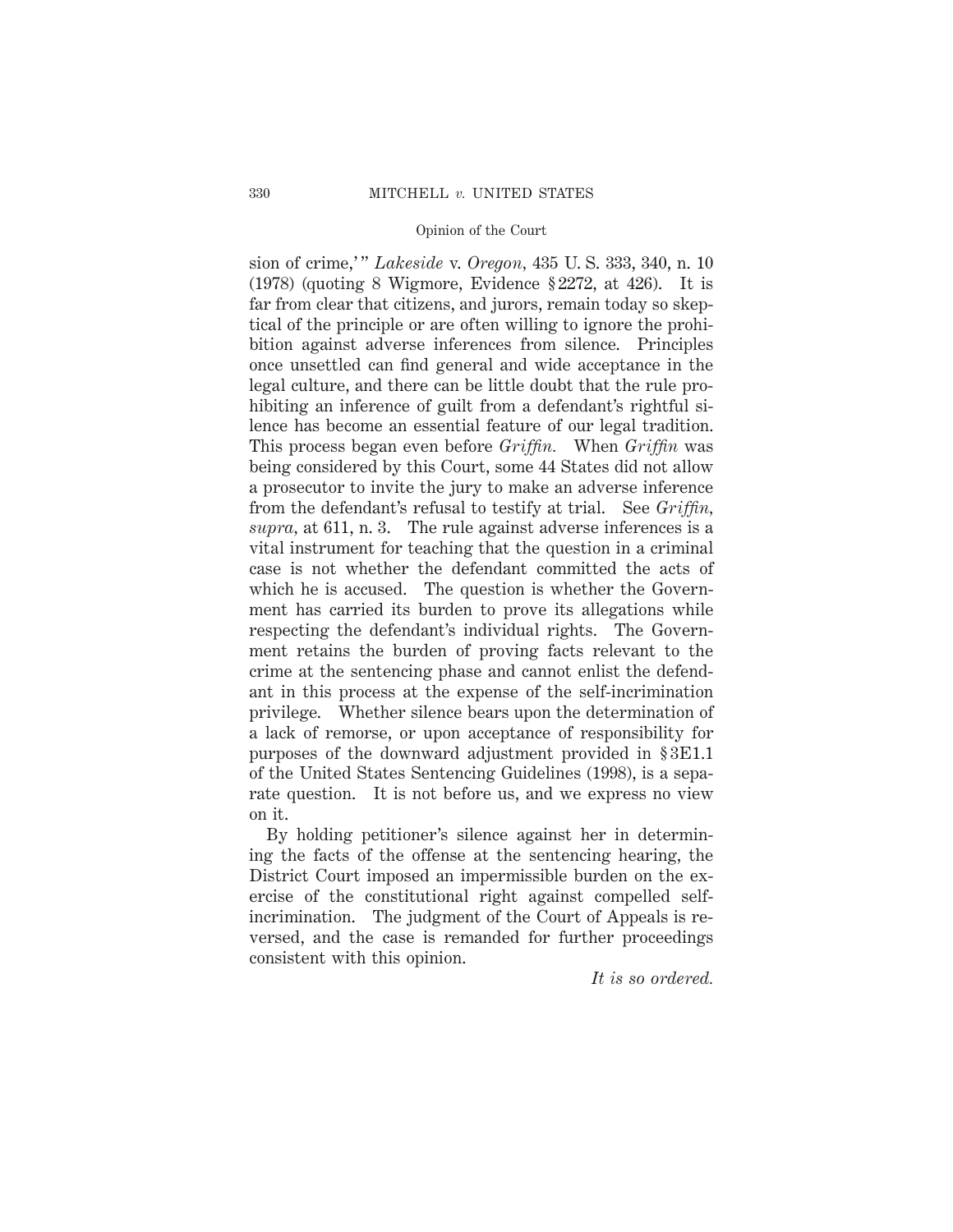JUSTICE SCALIA, with whom THE CHIEF JUSTICE, JUSTICE O'Connor, and Justice Thomas join, dissenting.

I agree with the Court that Mitchell had the right to invoke her Fifth Amendment privilege during the sentencing phase of her criminal case. In my view, however, she did not have the right to have the sentencer abstain from making the adverse inferences that reasonably flow from her failure to testify. I therefore respectfully dissent.

The Fifth Amendment provides that "[n]o person . . . shall be compelled in any criminal case to be a witness against himself." As an original matter, it would seem to me that the threat of an adverse inference does not "compel" anyone to testify. It is one of the natural (and not governmentally imposed) consequences of failing to testify—as is the factfinder's increased readiness to believe the incriminating testimony that the defendant chooses not to contradict. Both of these consequences are assuredly cons rather than pros in the "to testify or not to testify" calculus, but they do not *compel* anyone to take the stand. Indeed, I imagine that in most instances, a guilty defendant would choose to remain silent *despite* the adverse inference, on the theory that it would do him less damage than his own cross-examined testimony.

Despite the text, we held in *Griffin* v. *California,* 380 U. S. 609, 614 (1965), that it was impermissible for the prosecutor or judge to comment on a defendant's refusal to testify. We called it a "penalty" imposed on the defendant's exercise of the privilege. *Ibid.* And we did not stop there, holding in *Carter* v. *Kentucky,* 450 U. S. 288 (1981), that a judge must, if the defendant asks, instruct the jury that it may not *sua sponte* consider the defendant's silence as evidence of his guilt.

The majority muses that the no-adverse-inference rule has found "wide acceptance in the legal culture" and has even

I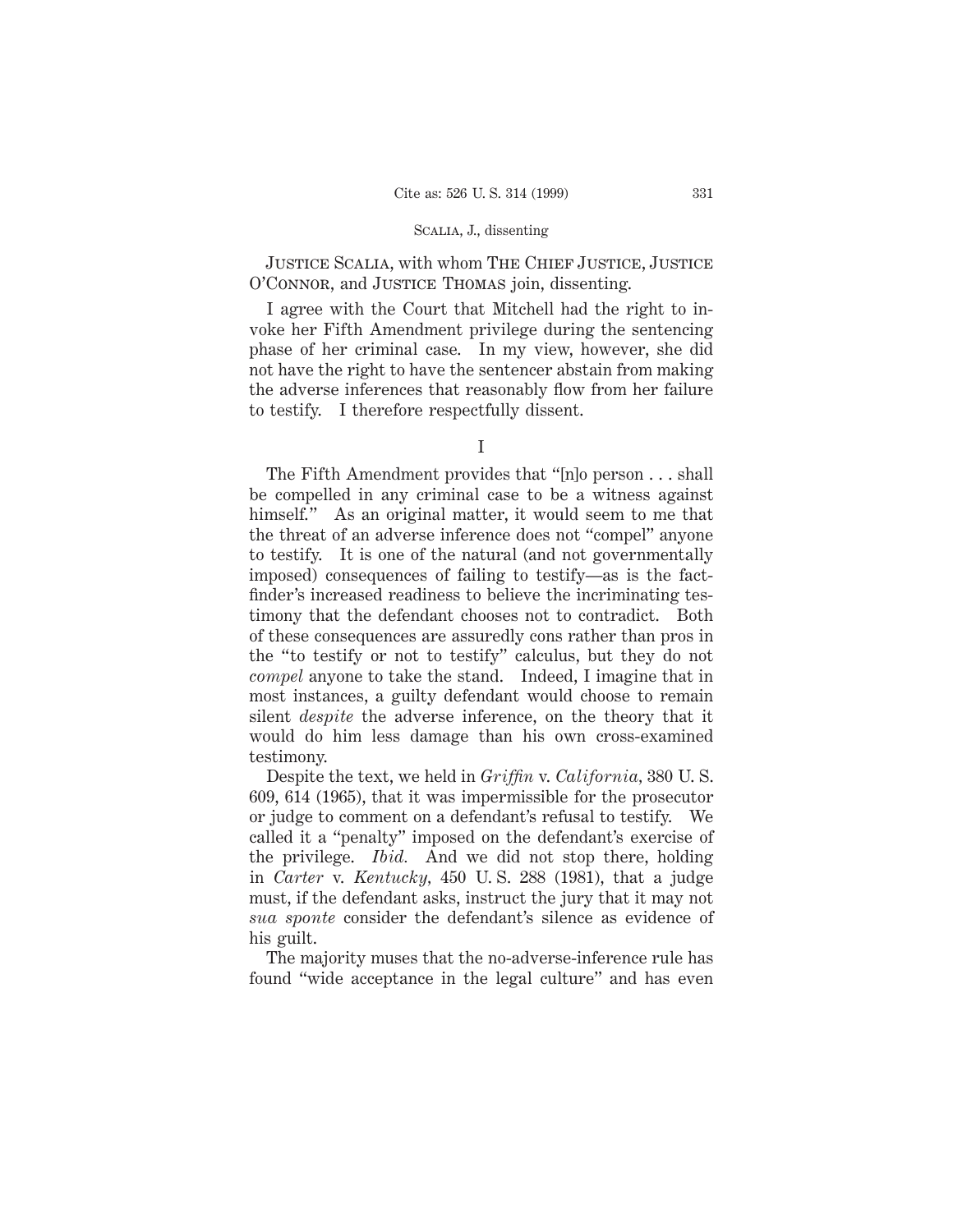become "an essential feature of our legal tradition." *Ante,* at 330. Although the latter assertion strikes me as hyperbolic, the former may be true—which is adequate reason not to overrule these cases, a course I in no way propose. It is not adequate reason, however, to extend these cases into areas where they do not yet apply, since neither logic nor history can be marshaled in defense of them. The illogic of the *Griffin* line is plain, for it runs exactly counter to normal evidentiary inferences: If I ask my son whether he saw a movie I had forbidden him to watch, and he remains silent, the import of his silence is clear. Indeed, we have on other occasions recognized the significance of silence, saying that " '[f]ailure to contest an assertion . . . is considered evidence of acquiescence . . . if it would have been natural under the circumstances to object to the assertion in question.'" *Baxter* v. *Palmigiano,* 425 U. S. 308, 319 (1976) (quoting *United States* v. *Hale,* 422 U. S. 171, 176 (1975)). See also *United States ex rel. Bilokumsky* v. *Tod,* 263 U. S. 149, 153–154 (1923) ("Conduct which forms a basis for inference is evidence. Silence is often evidence of the most persuasive character").

And as for history, *Griffin*'s pedigree is equally dubious. The question whether a factfinder may draw a logical inference from a criminal defendant's failure to offer formal testimony would not have arisen in 1791, because common-law evidentiary rules prevented a criminal defendant from testifying in his own behalf even if he wanted to do so. See generally *Ferguson* v. *Georgia,* 365 U. S. 570 (1961). That is not to say, however, that a criminal defendant was not allowed to *speak* in his own behalf, and a tradition of expecting the defendant to do so, and of drawing an adverse inference when he did not, strongly suggests that *Griffin* is out of sync with the historical understanding of the Fifth Amendment. Traditionally, defendants were expected to speak rather extensively at both the pretrial and trial stages of a criminal proceeding. The longstanding common-law principle, *nemo*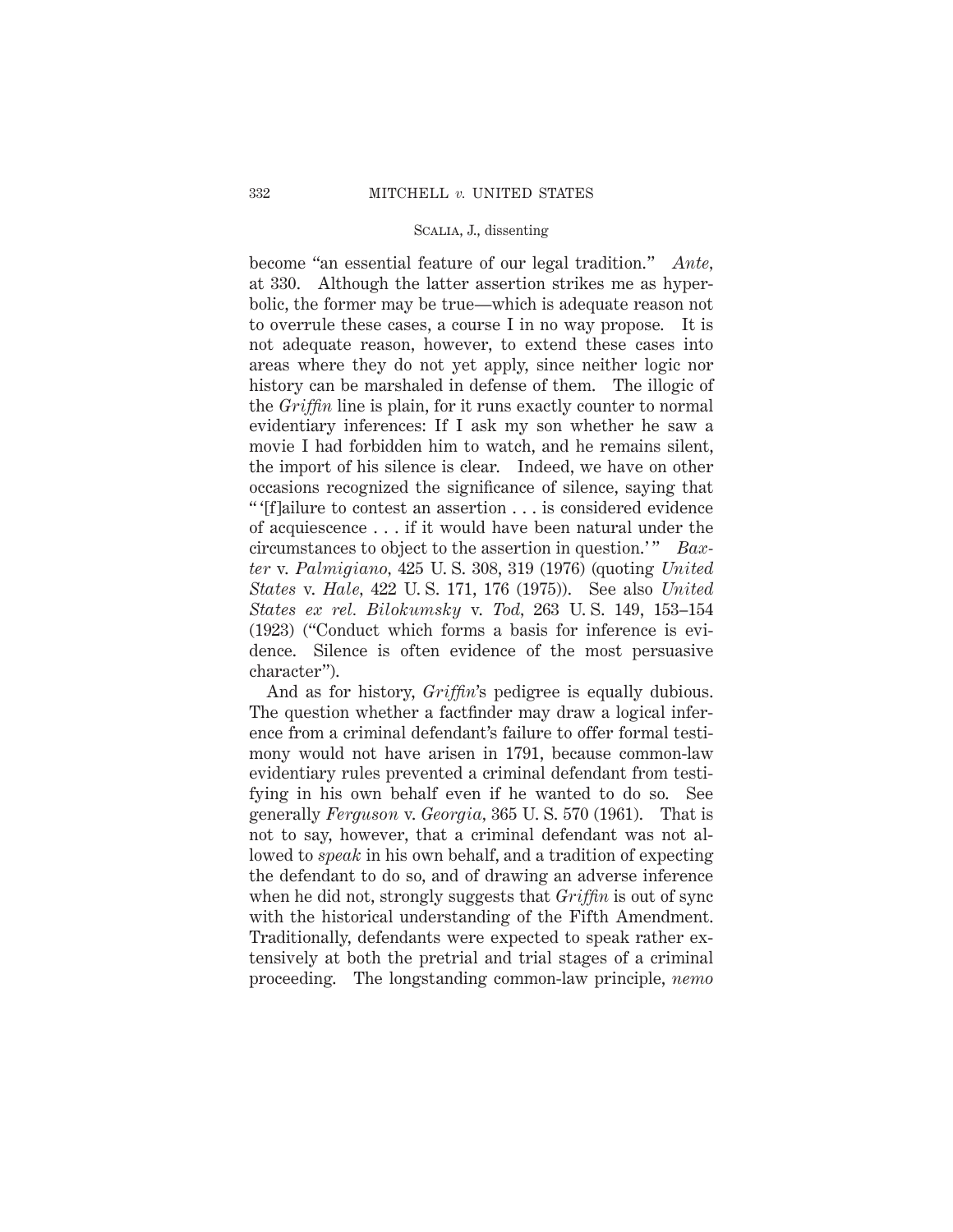*tenetur seipsum prodere,* was thought to ban only testimony forced by compulsory oath or physical torture, not voluntary, unsworn testimony. See T. Barlow, The Justice of Peace: A Treatise Containing the Power and Duty of That Magistrate 189–190 (1745).

Pretrial procedure in colonial America was governed (as it had been for centuries in England) by the Marian Committal Statute, which provided:

"[S]uch Justices or Justice [of the peace] before whom any person shall be brought for Manslaughter or Felony, or for suspicion thereof, before he or they shall commit or send such Prisoner to Ward, shall take the examination of such Prisoner, and information of those that bring him, of the fact and circumstance thereof, and the same or as much thereof as shall be material to prove the Felony shall put in writing, within two days after the said examination. . . . "  $2 \& 3$  Philip & Mary, ch. 10 (1555).

The justice of the peace testified at trial as to the content of the defendant's statement; if the defendant refused to speak, this would also have been reported to the jury. Langbein, The Privilege and Common Law Criminal Procedure, in The Privilege Against Self-Incrimination 82, 92 (R. Helmholz et al. eds. 1997).

At trial, defendants were expected to speak directly to the jury. Sir James Stephen described 17th- and 18th-century English trials as follows:

"[T]he prisoner in cases of felony could not be defended by counsel, and had therefore to speak for himself. He was thus unable to say . . . that his mouth was closed. On the contrary his mouth was not only open, but the evidence given against him operated as so much indirect questioning, and if he omitted to answer the questions it suggested he was very likely to be convicted." J. Ste-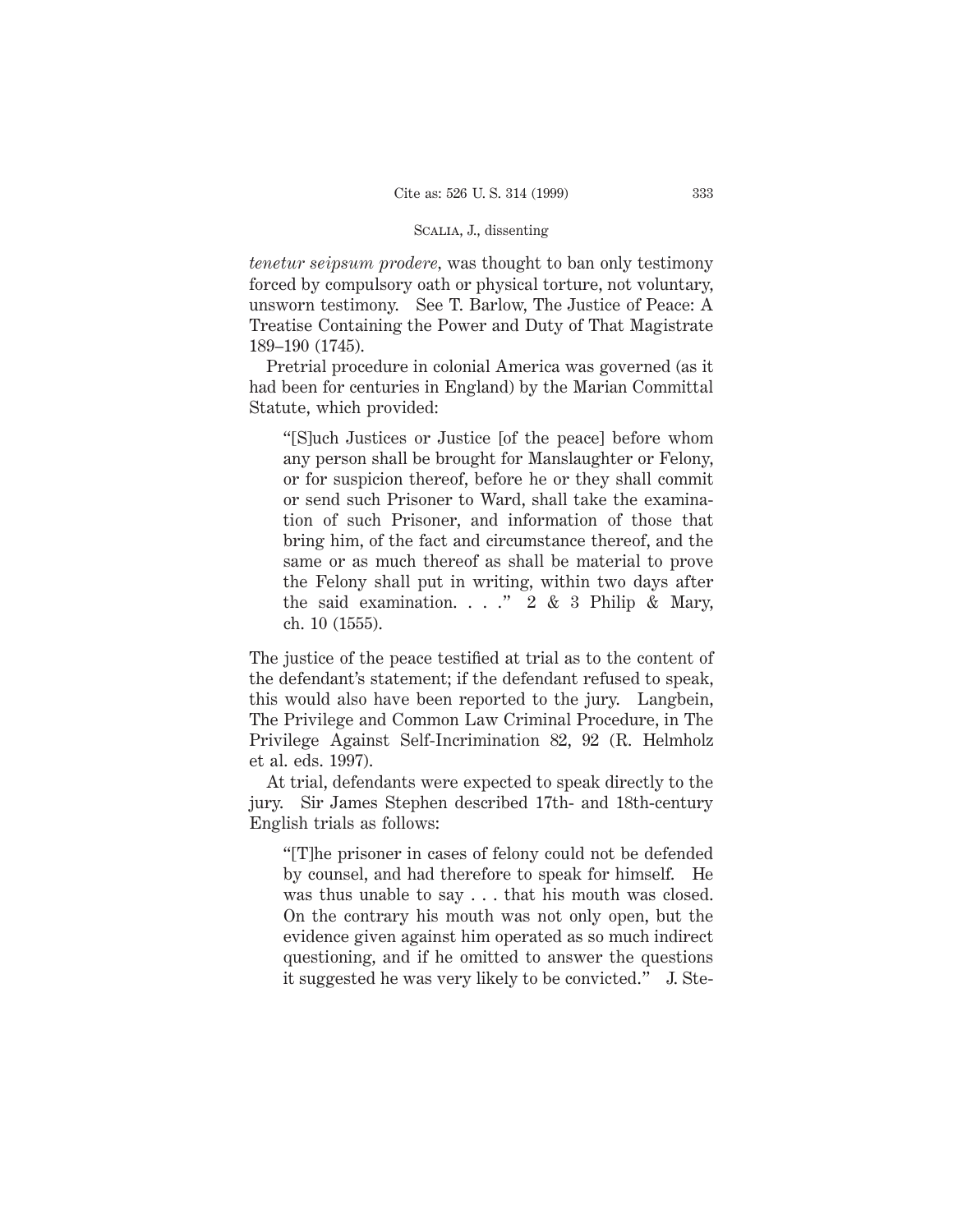phen, 1 History of the Criminal Law of England 440 (1883).

See also J. Beattie, Crime and the Courts in England: 1660– 1800, pp. 348–349 (1986) ("And the assumption was clear that if the case against him was false the prisoner ought to say so and suggest why, and that if he did not speak that could only be because he was unable to deny the truth of the evidence"); 2 W. Hawkins, Pleas of the Crown, ch. 39, § 2 (8th ed. 1824) (confirming that defendants were expected to speak in their own defense at trial). Though it is clear that adverse inference from silence was permitted, I have been unable to find any case adverting to that inference in upholding a conviction—which suggests that defendants rarely thought it in their interest to remain silent. See Langbein, *supra,* at 95–96.

No one, however, seemed to think this system inconsistent with the principle of *nemo tenetur seipsum prodere.* And there is no indication whatever that criminal procedure in America made an abrupt about-face when this principle was ratified as a fundamental right in the Fifth Amendment and its state-constitution analogues. See Moglen, The Privilege in British North America: The Colonial Period to the Fifth Amendment, in The Privilege Against Self-Incrimination, *supra,* at 139–140. Justices of the peace continued pretrial questioning of suspects, whose silence continued to be introduced against them at trial. See, *e. g.,* Fourth Report of the Commissioners on Practice and Pleadings in New York— Code of Criminal Procedure xxviii (1849); 1 Complete Works of Edward Livingston on Criminal Jurisprudence 356 (1873). If any objection was raised to the pretrial procedure, it was on the purely statutory ground that the Marian Committal Statute had no force in the new Republic. See, *e. g.,* W. Hening, The Virginia Justice: Comprising the Office and Authority of a Justice of the Peace 285 (4th ed. 1825). And defendants continued to speak at their trials until the assistance of counsel became more common, which occurred gradually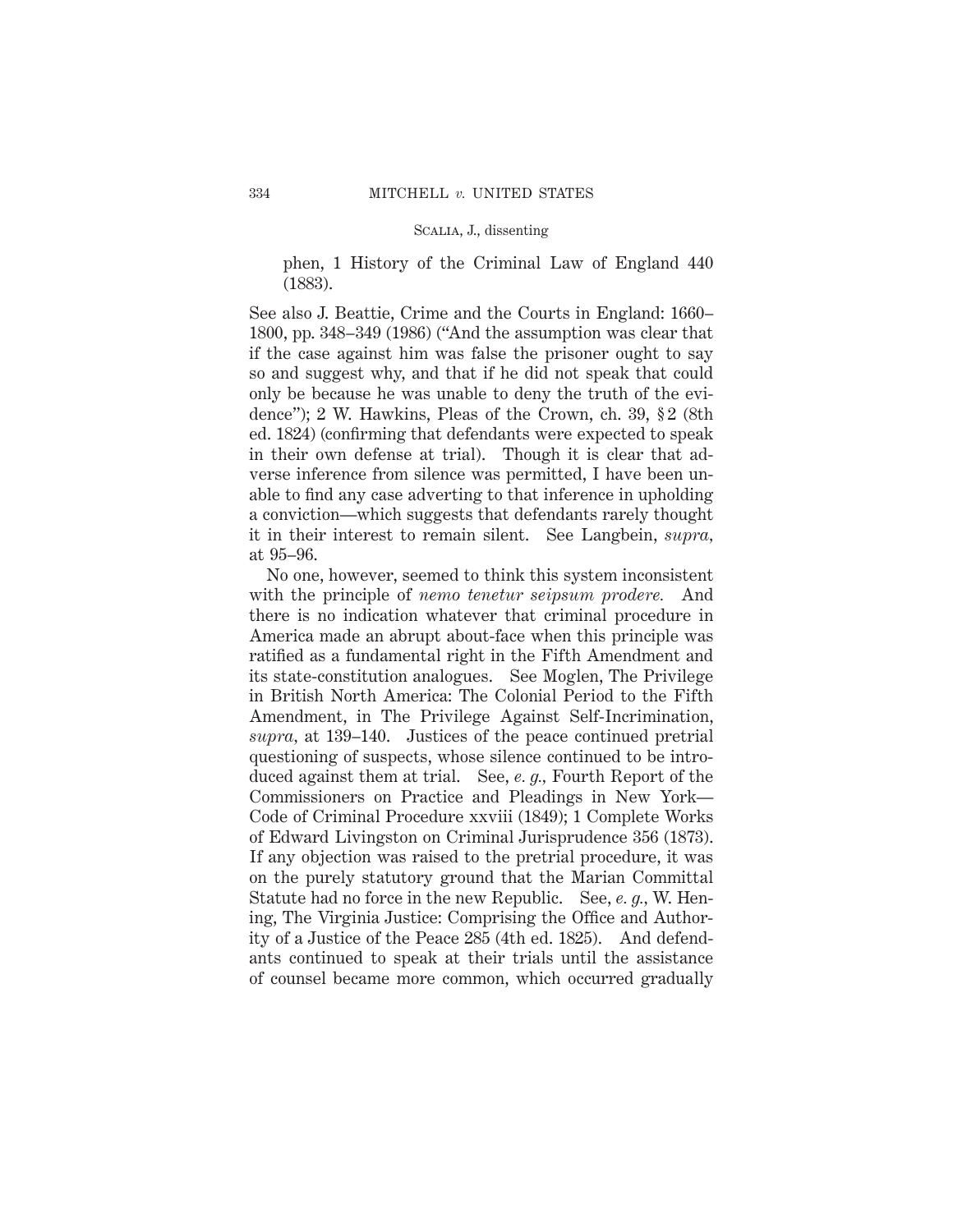throughout the 19th century. See W. Beaney, The Right to Counsel in American Courts 226 (1955).

The *Griffin* question did not arise until States began enacting statutes providing that criminal defendants were competent to testify under oath on their own behalf. Maine was first in 1864, and the rest of the States and the Federal Government eventually followed. See 2 J. Wigmore, Evidence § 579 (3d ed. 1940). Although some of these statutes (including the federal statute, 18 U. S. C. § 3481) contained a clause cautioning that no negative inference should be drawn from the defendant's failure to testify, disagreement with this approach was sufficiently widespread that, as late as 1953, the Uniform Rules of Evidence drafted by the National Conference of Commissioners on Uniform State Laws provided that "[i]f an accused in a criminal action does not testify, counsel may comment upon *[sic]* accused's failure to testify, and the trier of fact may draw all reasonable inferences therefrom." Uniform Rule of Evidence 23(4). See also Model Code of Evidence Rule 201(3) (1942) (similar).

Whatever the merits of prohibiting adverse inferences as a legislative policy, see *ante,* at 329–330, the text and history of the Fifth Amendment give no indication that there is a federal *constitutional* prohibition on the use of the defendant's silence as demeanor evidence. Our hardy forebears, who thought of compulsion in terms of the rack and oaths forced by the power of law, would not have viewed the drawing of a commonsense inference as equivalent pressure. And it is implausible that the Americans of 1791, who were subject to adverse inferences for failing to give unsworn testimony, would have viewed an adverse inference for failing to give sworn testimony as a violation of the Fifth Amendment. Nor can it reasonably be argued that the new statutes somehow created a "revised" understanding of the Fifth Amendment that was incorporated into the Due Process Clause of the Fourteenth Amendment, since only nine States (and not the Federal Government) had enacted competency statutes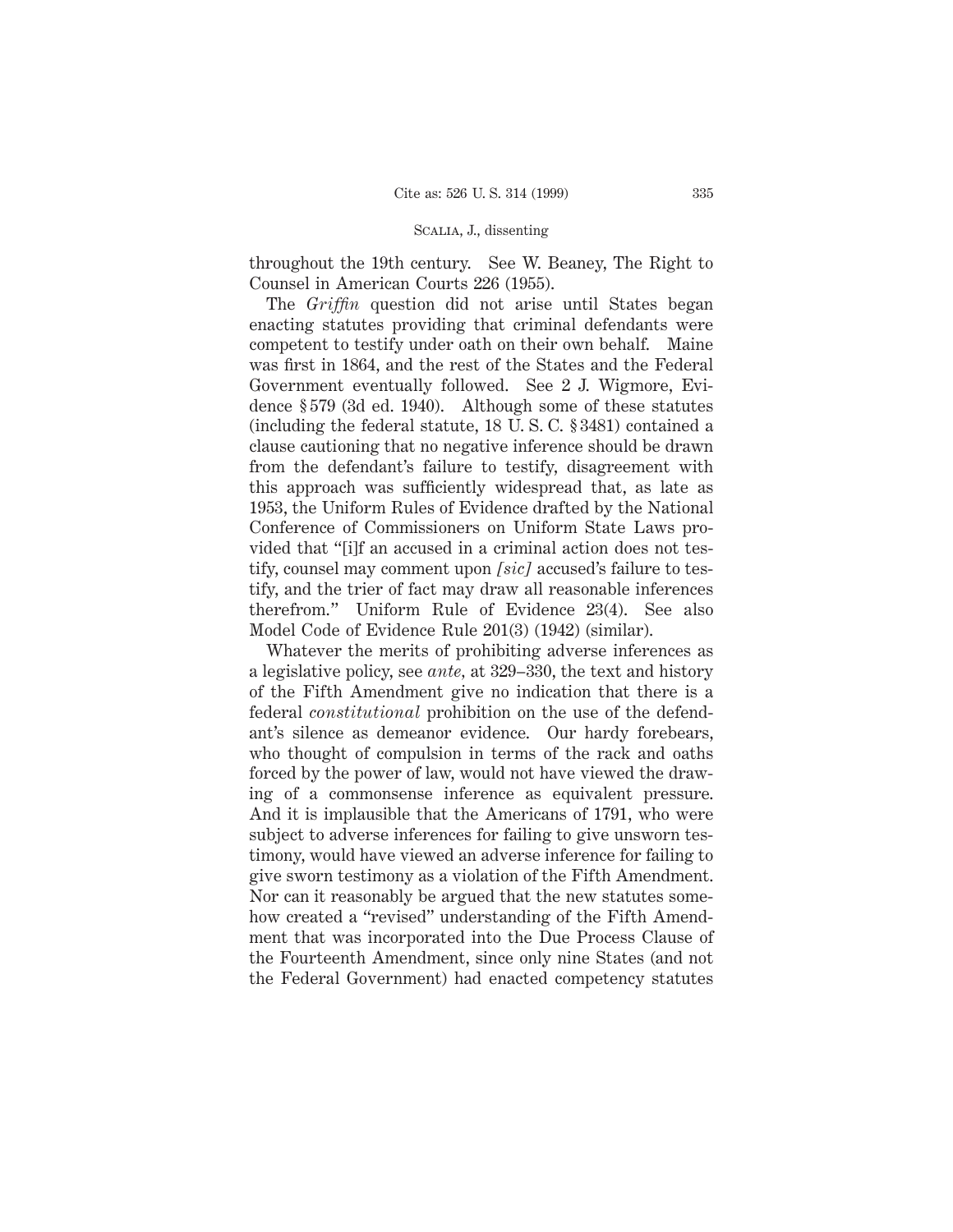when the Fourteenth Amendment was adopted, and three of them did *not* prohibit adverse inferences from failure to testify.1

The Court's decision in *Griffin,* however, did not even pretend to be rooted in a historical understanding of the Fifth Amendment. Rather, in a breathtaking act of sorcery it simply transformed legislative policy into constitutional command, quoting a passage from an earlier opinion describing the benevolent purposes of 18 U. S. C. § 3481, and then decreeing, with literally nothing to support it: "If the words 'Fifth Amendment' are substituted for 'act' and for 'statute,' the spirit of the Self-Incrimination Clause is reflected." 380 U. S., at 613–614. Imagine what a Constitution we would have if this mode of exegesis were generally applied—if, for example, without any evidence to prove the point, the Court could simply say of all federal procedural statutes: "If the words 'Fifth Amendment' are substituted for 'act' and for 'statute,' the spirit of the Due Process Clause is reflected." To my mind, *Griffin* was a wrong turn—which is not cause enough to overrule it, but is cause enough to resist its extension.

### II

The Court asserts that it will not "adopt an exception" to *Griffin* for the sentencing phase of a criminal case. *Ante,* at 328. That characterization of what we are asked to do is evidently demanded, in the Court's view, by the very text of the Fifth Amendment: The phrase "any criminal case" *requires* us to "accord the privilege the same protection in the sentencing phase . . . as that which is due in the trial phase of the same case." *Ante,* at 329. That is demonstrably not so.

<sup>&</sup>lt;sup>1</sup>The statutes prohibiting an adverse inference were: 1866 Mass. Acts, ch. 260; 1866 Vt. Laws No. 40; 1867 Nev. Stats., ch. XVIII; 1867 Ohio Leg. Acts 260; 1868 Conn. Laws, ch. XCVI; 1868 Minn. Laws, ch. LXX. The statutes not prohibiting an adverse inference were: 1864 Me. Acts, ch. 280; 1866 Cal. Stats., ch. DCXLIV; 1866 S. C. Acts No. 4780.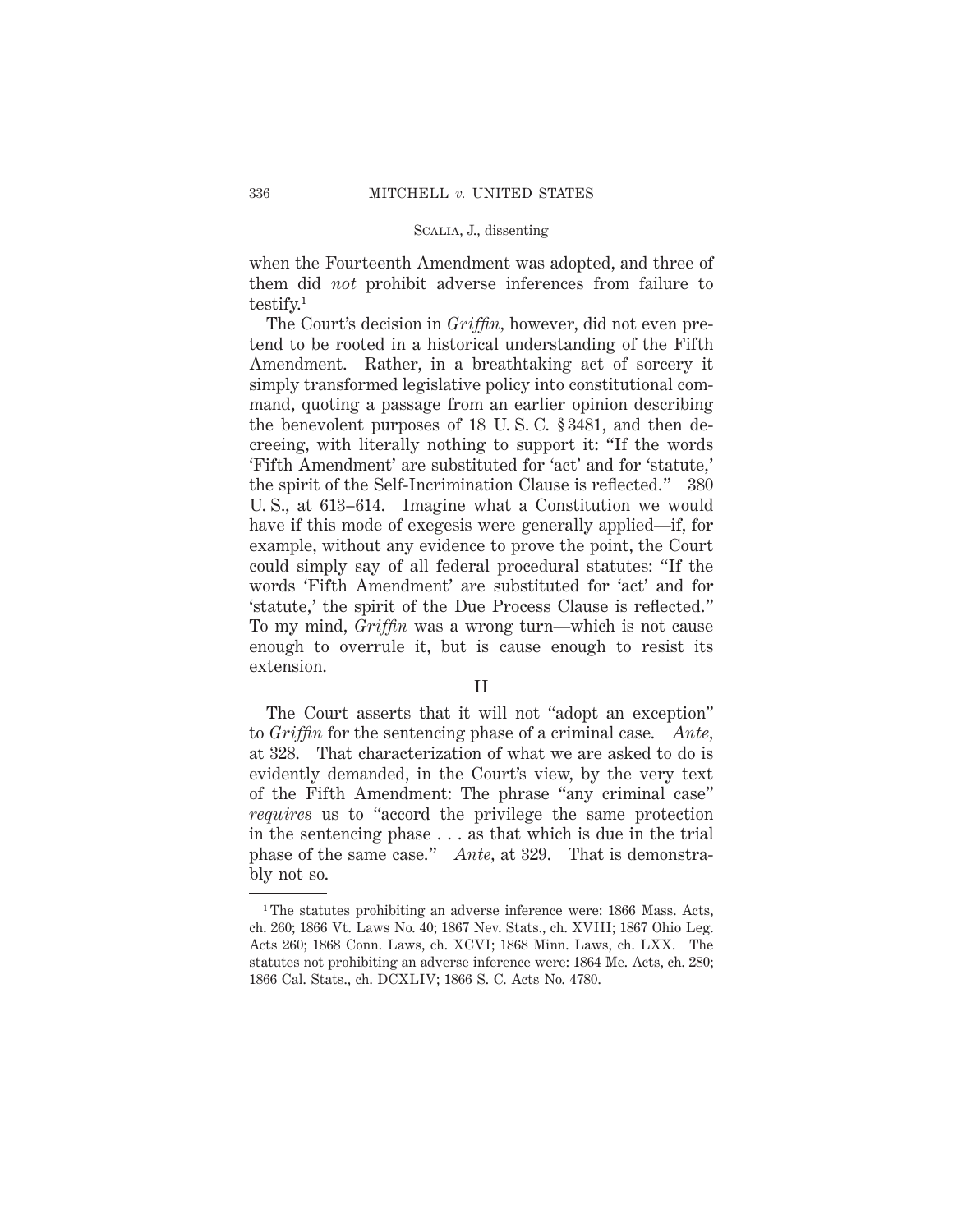Our case law has long recognized a natural dichotomy between the guilt and penalty phases. The jury-trial right contained in the Sixth Amendment—whose guarantees apply "[i]n all criminal prosecutions," a term indistinguishable for present purposes from the Fifth Amendment's "in any criminal case"—does not apply at sentencing. *Spaziano* v. *Florida,* 468 U. S. 447, 462–463 (1984). Nor does the Sixth Amendment's guarantee of the defendant's right "to be confronted with the witnesses against him." (The sentencing judge may consider, for example, reports of probation officers and psychiatrists without affording any cross-examination.) See *Williams* v. *New York,* 337 U. S. 241, 252 (1949). Likewise inapplicable at sentencing is the requirement of the Due Process Clause that the prosecution prove the essential facts beyond a reasonable doubt. *McMillan* v. *Pennsylvania,* 477 U. S. 79, 92 (1986).

The Court asserts that refusing to apply *Griffin* would "truncate" our holding in *Estelle* v. *Smith,* 451 U. S. 454 (1981), that the Fifth Amendment applies to sentencing proceedings. *Id.,* at 462. With the contrary indications in our case law, however, it seems to me quite impossible to read *Estelle* as holding, not only that the Fifth Amendment applies to sentencing as to guilt, but also that it has precisely the same scope in both phases. Thus the question before us, fairly put, is not whether we will "truncate" *Estelle* or create an "exception" to *Griffin,* but whether we will, for the first time, extend *Griffin* beyond the guilt phase. For the answer to that question, one would normally look to the historical understanding of the "no adverse inference" constitutional practice. Since, as described in Part I, there was no such practice, history is of no help here, except to suggest that a mistakenly created constitutional right should not be expanded.

Consistency with other areas of our jurisprudence points in the same direction. We have permitted adverse inferences to be drawn from silence where the consequence is a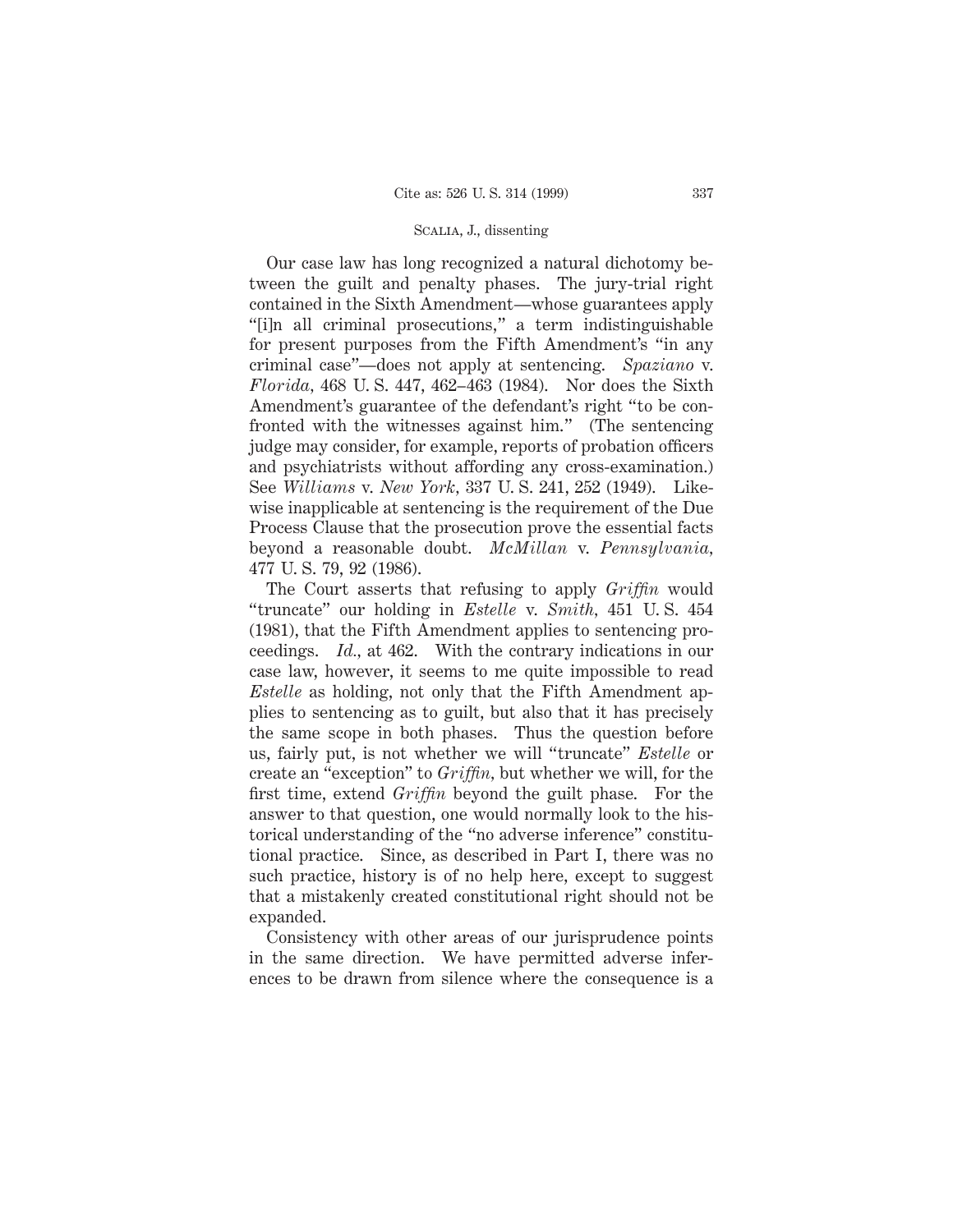denial of clemency, see *Ohio Adult Parole Authority* v. *Woodard,* 523 U. S. 272, 285–286 (1998), the imposition of punishment for violation of prison rules, see *Baxter* v. *Palmigiano,* 425 U. S., at 318–319, and even deportation, see *INS* v. *Lopez-Mendoza,* 468 U. S. 1032, 1043–1044 (1984) (citing *United States ex rel. Bilokumsky* v. *Tod,* 263 U. S., at 153–154).2 There is no reason why the increased punishment to which the defendant is exposed in the sentencing phase of a completed criminal trial should be treated differently—unless it is the theory that the guilt and sentencing phases form one inseparable "criminal case," which I have refuted above. Nor, I might add—despite the broad dicta that it quotes from *Estelle*—does the majority really believe that the guilt and sentencing phases are a unified whole, else it would not leave open the possibility that the acceptanceof-responsibility Sentencing Guideline escapes the ban on negative inferences. *Ante,* at 330.

Which brings me to the greatest—the most bizarre—inconsistency of all: the combination of the rule that the Court adopts today with the balance of our jurisprudence relating to sentencing in particular. "[C]ourts in this country and in England," we have said, have "practiced a policy under which a sentencing judge [can] exercise a wide discretion in the sources and types of evidence used to assist him in de-

<sup>2</sup> Even at trial, I might note, we have not held the "no adverse inference" rule to be absolute. One year after *Griffin* v. *California,* 380 U. S. 609 (1965), we did say in *Miranda* v. *Arizona,* 384 U. S. 436 (1966), that a defendant's postarrest silence could not be introduced as substantive evidence against him at trial. *Id.,* at 468, n. 37 (dictum). But we have also held that the Fifth Amendment permits a defendant to be impeached with his prearrest silence, *Jenkins* v. *Anderson,* 447 U. S. 231, 238 (1980), or postarrest silence, *Fletcher* v. *Weir,* 455 U. S. 603 (1982) *(per curiam),* if he later takes the stand during his criminal trial; we have also recognized the vitality of our pre-*Griffin* rule that a testifying defendant may be impeached with his refusal to take the stand in a prior trial. *Jenkins, supra,* at 235–236, and n. 2 (recognizing vitality of *Raffel* v. *United States,* 271 U. S. 494 (1926)).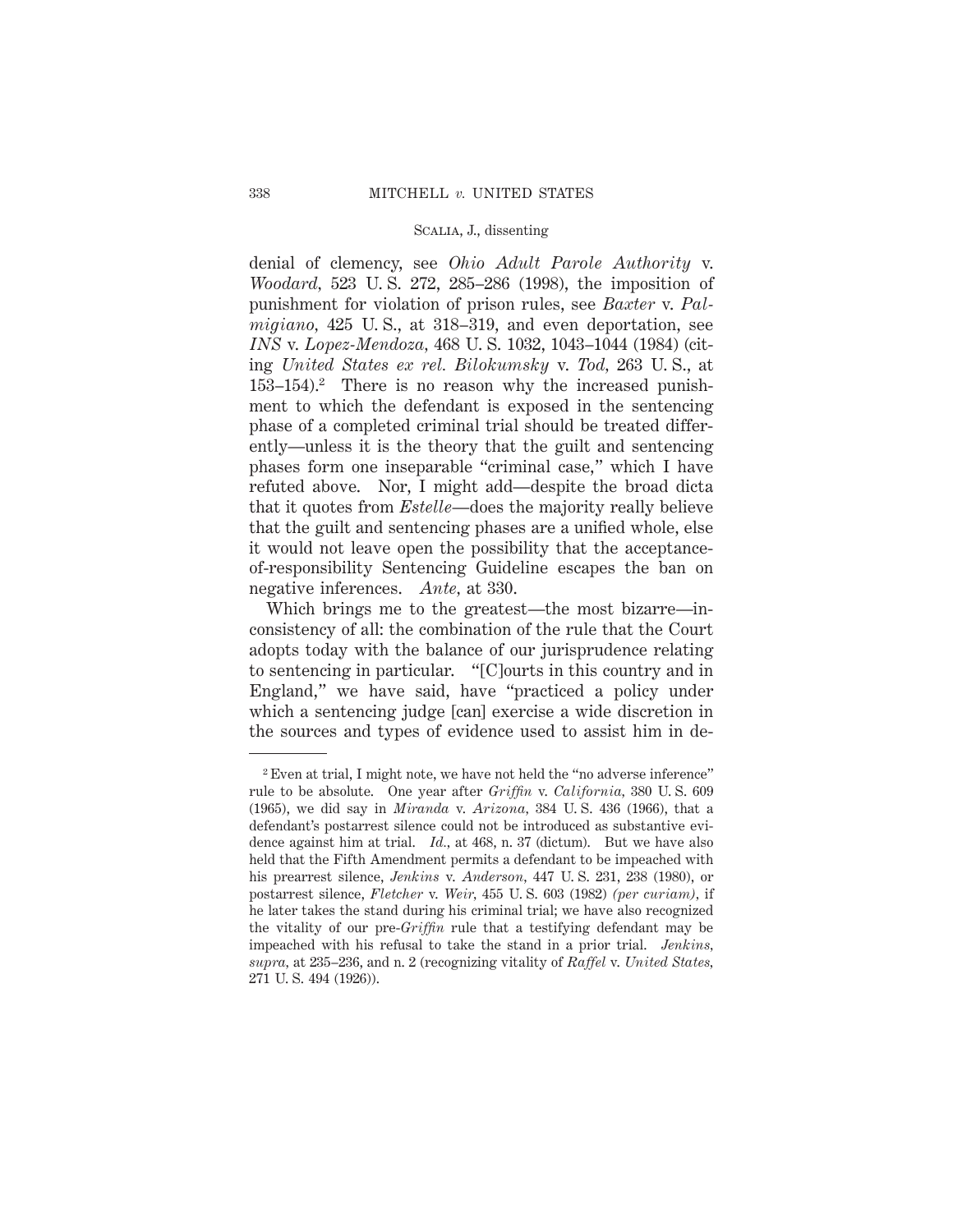termining the kind and extent of punishment to be imposed within limits fixed by law." *Williams* v. *New York, supra,* at 246. "[A] sentencing judge 'may appropriately conduct an inquiry broad in scope, largely unlimited either as to the kind of information he may consider, or the source from which it may come.'" *Nichols* v. United States, 511 U.S. 738, 747 (1994) (quoting *United States* v. *Tucker,* 404 U. S. 443, 446 (1972)). "Few facts available to a sentencing judge," we have observed, "are more relevant to 'the likelihood that [a defendant] will transgress no more, the hope that he may respond to rehabilitative efforts to assist with a lawful future career, [and] the degree to which he does or does not deem himself at war with his society'" than a defendant's willingness to cooperate. *Roberts* v. *United States,* 445 U. S. 552, 558 (1980). See also 18 U. S. C. § 3661 ("No limitation shall be placed on the information concerning the background, character, and conduct of a person convicted of an offense which a court of the United States may receive and consider for the purpose of imposing an appropriate sentence"). Today's opinion states, in as inconspicuous a manner as possible at the very end of its analysis (one imagines that if the statement were delivered orally it would be spoken in a very low voice, and with the Court's hand over its mouth), that its holding applies only to inferences drawn from silence "in determining the facts of the offense." *Ante,* at 330. "Whether silence bears upon the determination of a lack of remorse, or upon acceptance of responsibility for purposes of the downward adjustment provided in § 3E1.1 of the United States Sentencing Guidelines (1998), is a separate question" on which the majority expresses no view. *Ibid.* Never mind that we have said before, albeit in dicta, that "[w]e doubt that a principled distinction may be drawn between 'enhancing' the punishment imposed upon the petitioner and denying him the 'leniency' he claims would be appropriate if he had cooperated." *Roberts, supra,* at 557, n. 4.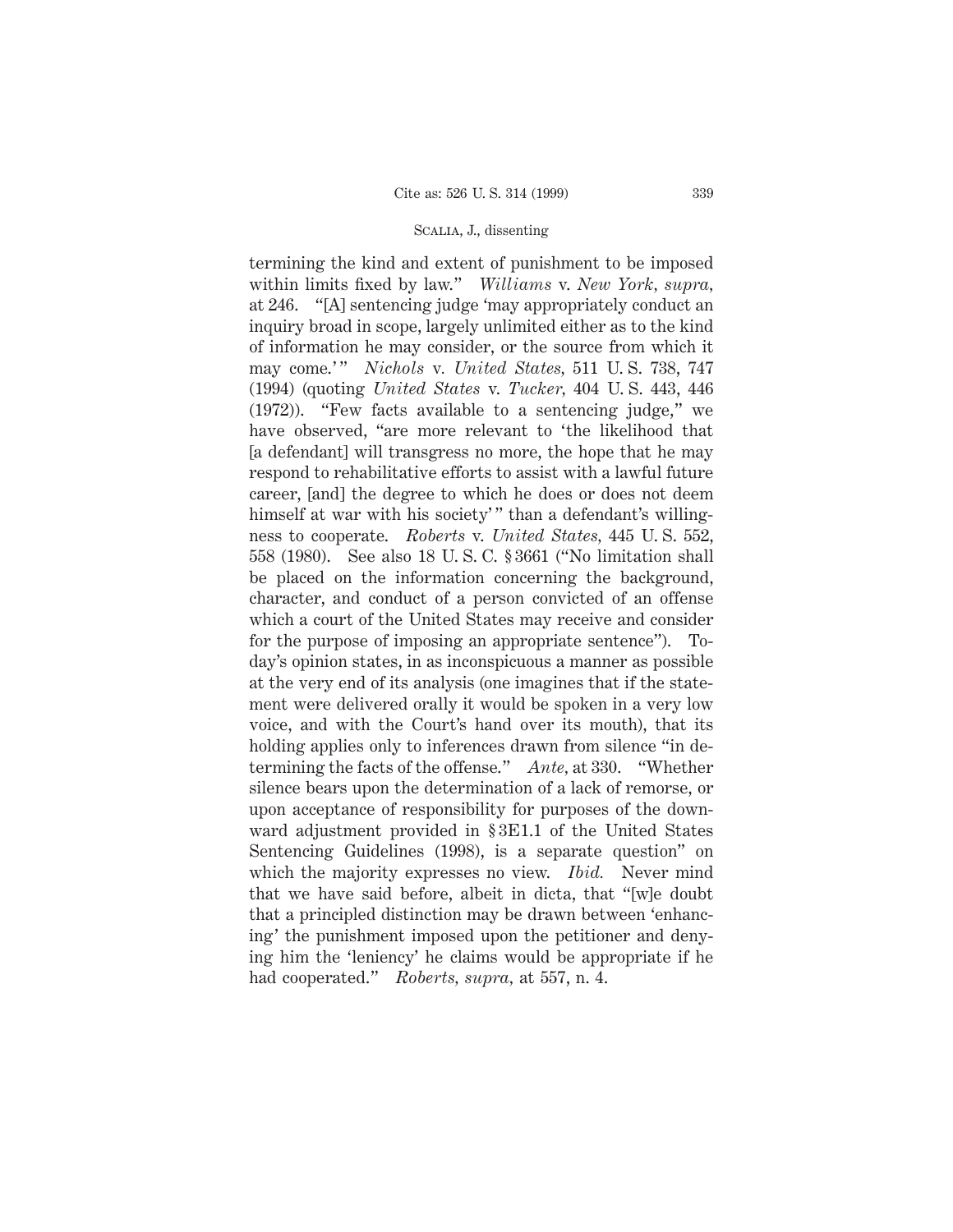Of course the clutter swept under the rug by limiting the opinion to "determining facts of the offense" is not merely application of today's opinion to § 3E1.1, but its application to *all* determinations of acceptance of responsibility, repentance, character, and future dangerousness, in both federal and state prosecutions—that is to say, to what is probably the *bulk* of what most sentencing is all about. If the Court ultimately decides—in the fullness of time and after a decent period of confusion in the lower courts—that the "no inference" rule is indeed *limited* to "determining facts of the offense," then we will have a system in which a state court *can* increase the sentence of a convicted drug possessor who refuses to say how many ounces he possessed—not because that suggests he possessed the larger amount (to make such an inference would be unconstitutional!) but because his refusal to cooperate suggests he is unrepentant. Apart from the fact that there is no logical basis for drawing such a line *within* the sentencing phase (whereas drawing a line between guilt and sentencing is entirely logical), the result produced provides new support for Mr. Bumble's renowned evaluation of the law. Its only sensible feature is that it will almost always be unenforceable, since it will ordinarily be impossible to tell whether the sentencer has used the silence for either purpose or for neither.

If, on the other hand, the Court ultimately decides—in the fullness of time and after a decent period of confusion in the lower courts—that the extension of *Griffin* announced today is *not* limited to "determining facts of the offense," then it will have created a system in which we give the sentencing judge access to all sorts of out-of-court evidence, including the most remote hearsay, concerning the character of the defendant, his prior misdeeds, his acceptance of responsibility and determination to mend his ways, but declare taboo the most obvious piece of firsthand evidence standing in front of the judge: the defendant's refusal to cooperate with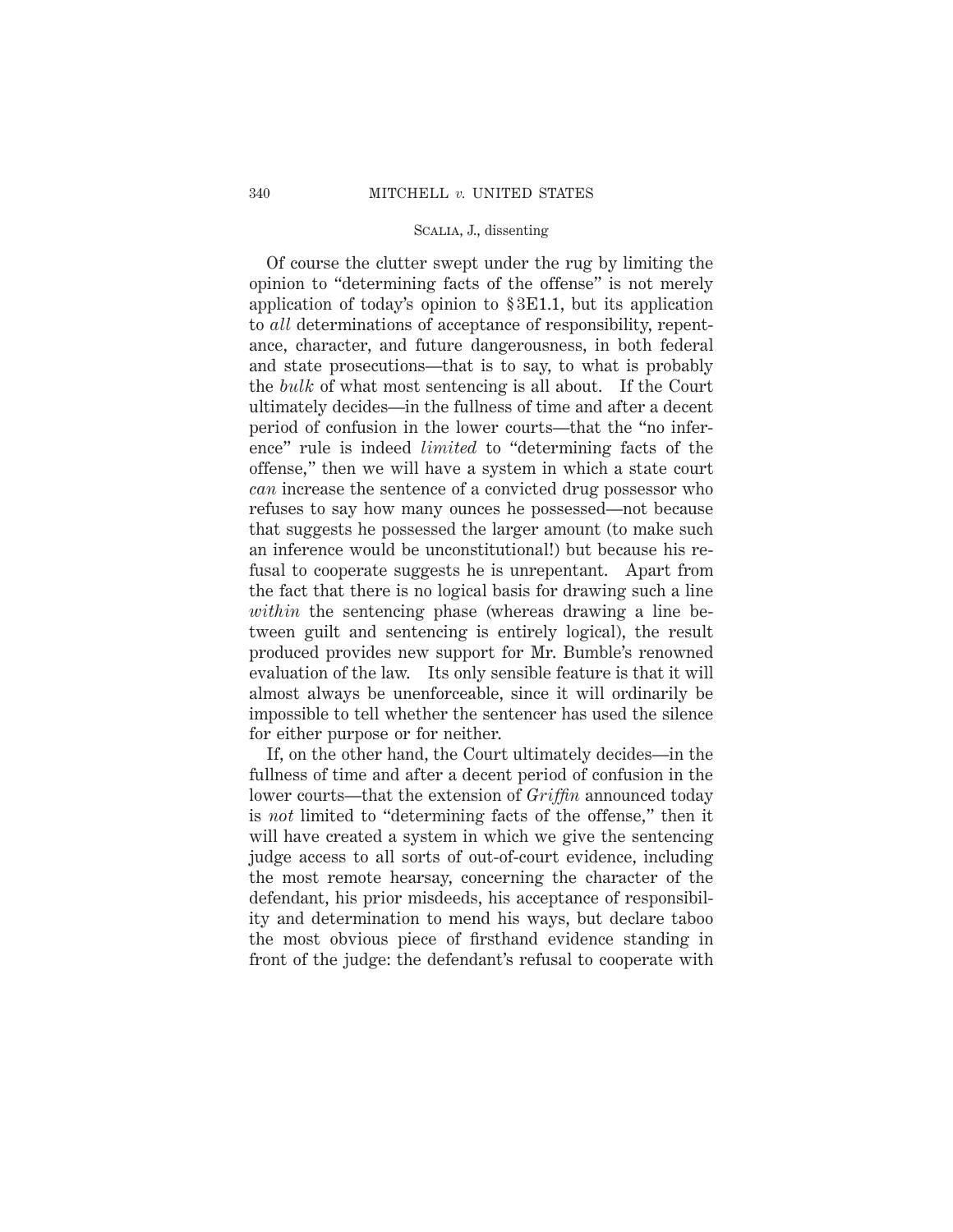# Thomas, J., dissenting

the court. Such a rule orders the judge to avert his eyes from the elephant in the courtroom when it is the judge's job to size up the elephant.

The patent inadequacy of *both* of these courses with regard to determining matters other than the "facts of the offense" is not finessed by simply resolving, for the time being, not to choose between them. Sooner or later the choice must be made, and the fact that both alternatives are unsatisfactory cries out that the Court's extension of *Griffin* is a mistake.

The Court asserts that the rule against adverse inferences from silence, even in sentencing proceedings, "is of proven utility." *Ante,* at 329. Significantly, however, the only utility it proceeds to describe—that it is a "vital instrument" for teaching jurors that "the question in a criminal case is not whether the defendant committed the acts of which he is accused," but rather "whether the Government has carried its burden to prove its allegations"—is a utility that has no bearing upon sentencing, or indeed even upon the usual sentenc*er,* which is a judge rather than a jury. *Ante,* at 330.

\*\*\*

Though the Fifth Amendment protects Mitchell from being compelled to take the stand, and also protects her, as we have held, from adverse inferences drawn from her silence at the guilt phase of the trial, there is no reason why it must also shield her from the natural and appropriate consequences of her uncooperativeness at the sentencing stage. I respectfully dissent.

# JUSTICE THOMAS, dissenting.

Justice Scalia's dissenting opinion persuasively demonstrates that this Court's decision in *Griffin* v. *California,* 380 U. S. 609 (1965), lacks foundation in the Constitution's text, history, or logic. The vacuousness of *Griffin* supplies "cause enough to resist its extension." *Ante,* at 336. And, in my view, it also illustrates that *Griffin* and its progeny, in-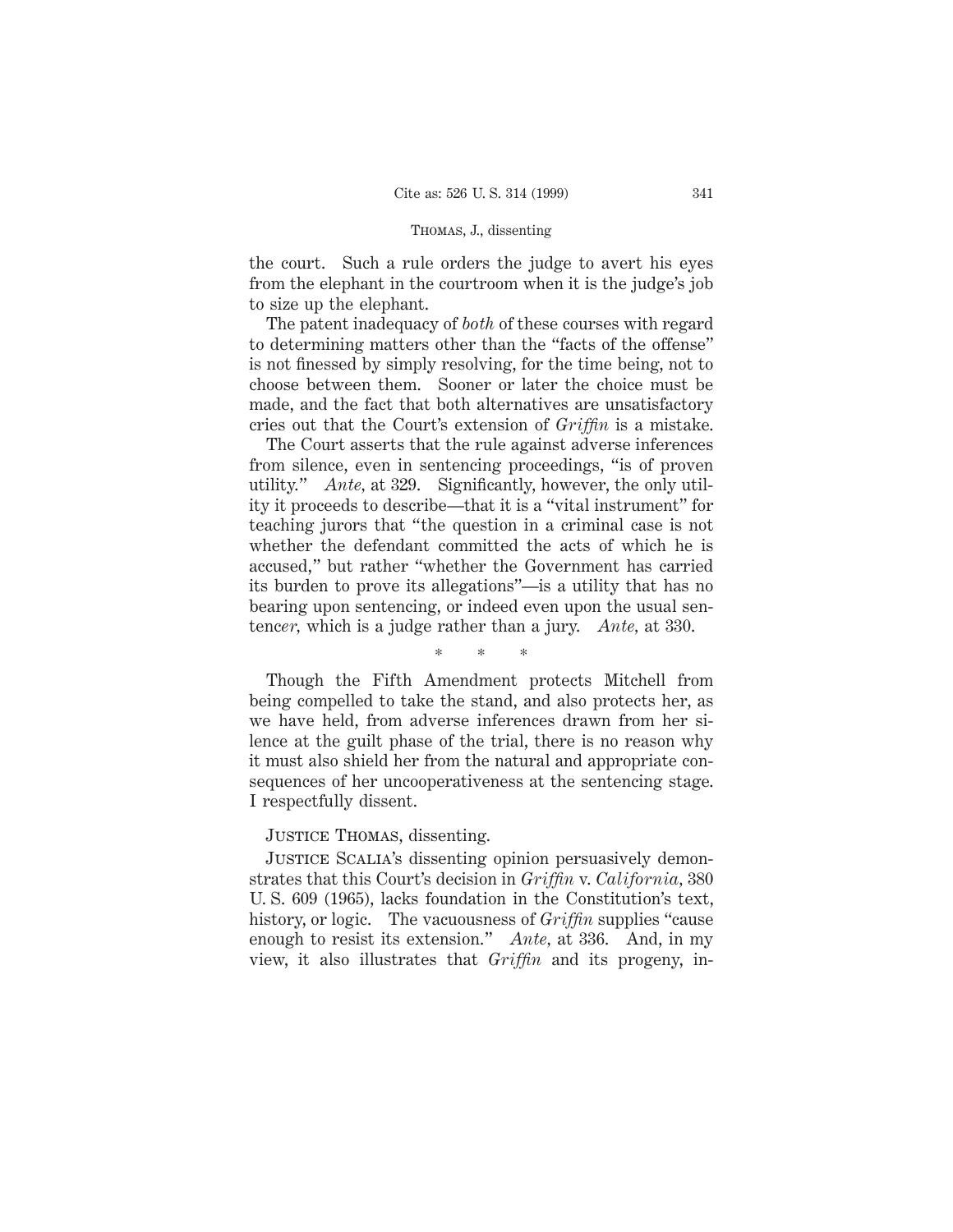# Thomas, J., dissenting

cluding *Carter* v. *Kentucky,* 450 U. S. 288 (1981), should be reexamined.

As Justice Scalia notes, the "*illogic* of the *Griffin* line is plain" and its historical "pedigree is equally dubious." *Ante,* at 332 (emphasis added). Not only does *Griffin* fail to withstand a proper constitutional analysis, it rests on an unsound assumption. *Griffin* relied partly on the premise that comments about a defendant's silence (and the inferences drawn therefrom) penalized the exercise of his Fifth Amendment privilege. See *Griffin, supra,* at 614; *Carter, supra,* at 301. As the dissenting Justices in *Griffin* rightly observed, such comments or inferences do not truly "penalize" a defendant. See 380 U. S., at 620–621 (opinion of Stewart, J., joined by White, J.) ("Exactly what the penalty imposed consists of is not clear"); *id.,* at 621 ("[T]he Court must be saying that the California constitutional provision places some other compulsion upon the defendant to incriminate himself, some compulsion which the Court does not describe and which I cannot readily perceive"). Prosecutorial comments on a defendant's decision to remain silent at trial surely impose no greater "penalty" on a defendant than threats to indict him on more serious charges if he chooses not to enter into a plea bargain—a practice that this Court previously has validated. See, *e. g., Bordenkircher* v. *Hayes,* 434 U. S. 357, 365 (1978) (finding no due process violation where plea negotiations "presented the defendant with the unpleasant alternatives of forgoing trial or facing charges on which he was plainly subject to prosecution"). Moreover, this so-called "penalty" lacks any constitutional significance, since the explicit constitutional guarantee has been fully honored—a defendant is not "compelled . . . to be a witness against himself," U. S. Const., Amdt. 5, merely because the jury has been told that it may draw an adverse inference from his failure to testify. See *Griffin, supra,* at 621 (Stewart, J., joined by White, J., dissenting) ("[C]omment by counsel and the court does not compel testimony by creating such an awareness" of a de-